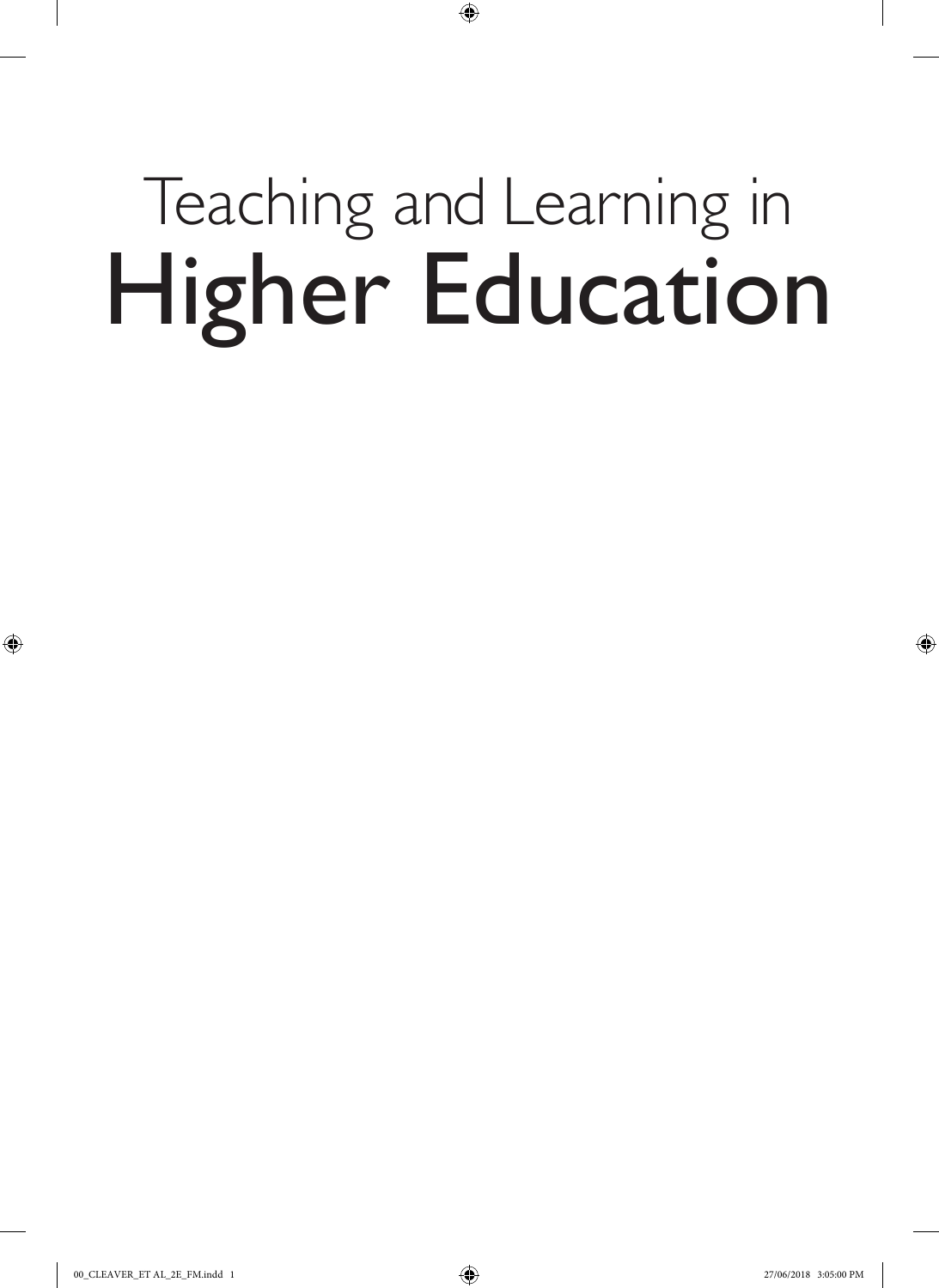Sara Miller McCune founded SAGE Publishing in 1965 to support the dissemination of usable knowledge and educate a global community. SAGE publishes more than 1000 journals and over 800 new books each year, spanning a wide range of subject areas. Our growing selection of library products includes archives, data, case studies and video. SAGE remains majority owned by our founder and after her lifetime will become owned by a charitable trust that secures the company's continued independence.

 $\bigoplus$ 

Los Angeles | London | New Delhi | Singapore | Washington DC | Melbourne

 $\bigoplus$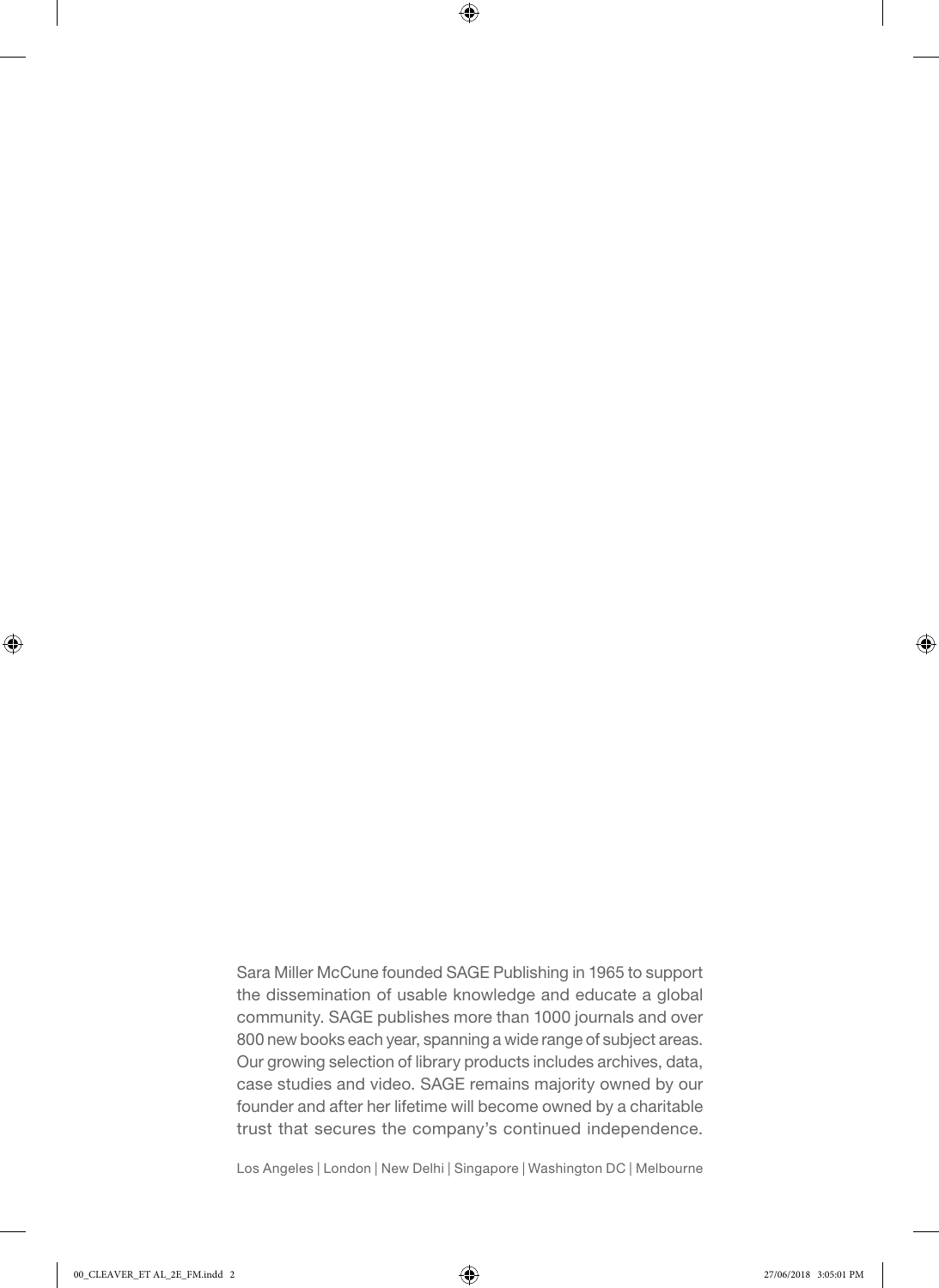# Teaching and Learning in Higher Education

 $\bigoplus$ 

Elizabeth Cleaver, Maxine Lintern and Mike McLinden

### 2nd Edition



Los Angeles | London | New Delhi<br>Singapore | Washington DC | Melbourne

⊕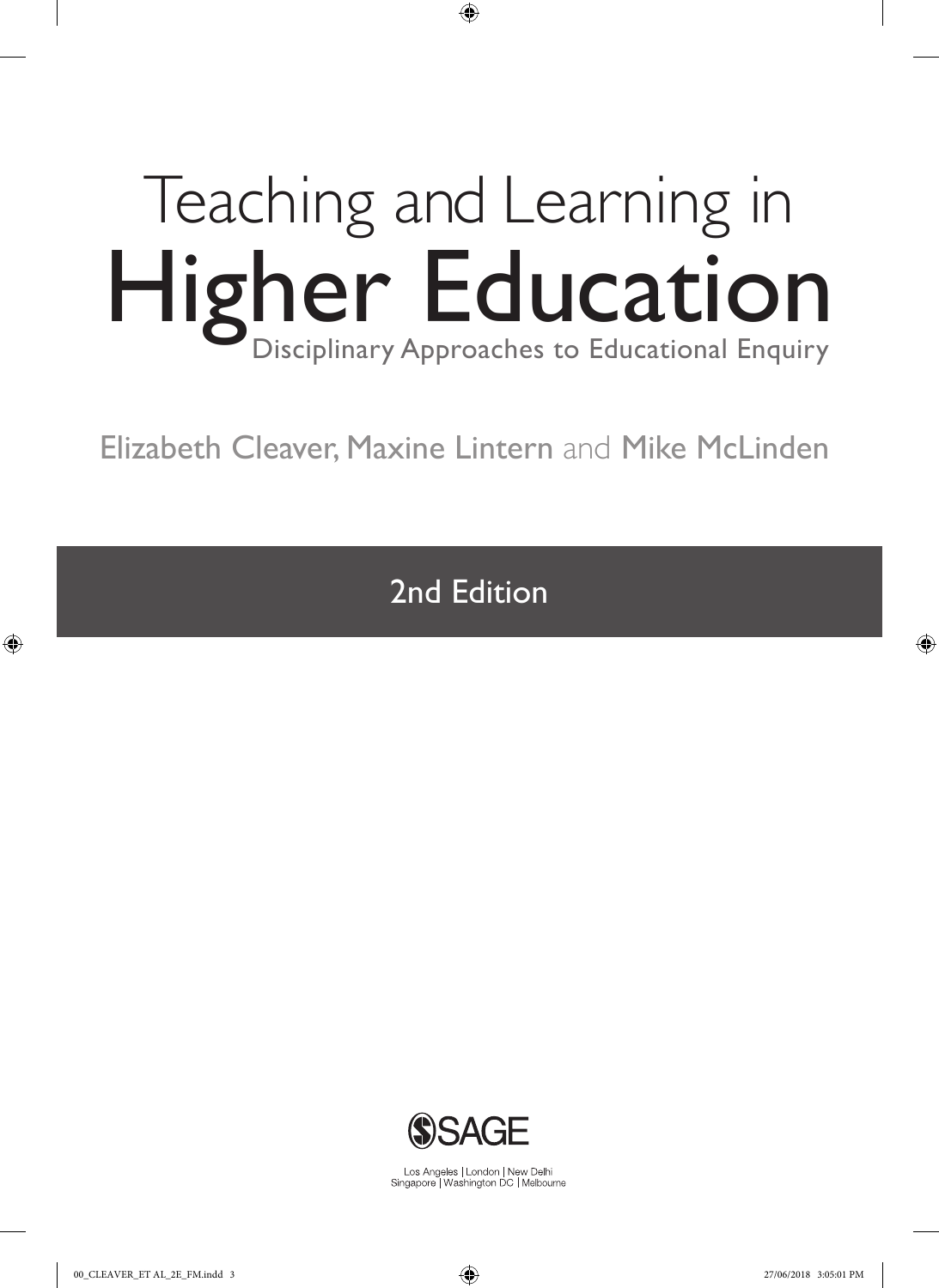

Los Angeles | London | New Delhi Singapore | Washington DC | Melbourne

SAGE Publications Ltd 1 Oliver's Yard 55 City Road London EC1Y 1SP

SAGE Publications Inc. 2455 Teller Road Thousand Oaks, California 91320

SAGE Publications India Pvt Ltd B 1/I 1 Mohan Cooperative Industrial Area Mathura Road New Delhi 110 044

SAGE Publications Asia-Pacific Pte Ltd 3 Church Street #10-04 Samsung Hub Singapore 049483

⊕

Editor: James Clark Editorial assistant: Diana Alves Production editor: Thea Watson Copyeditor: Jane Robson Proofreader: Brian McDowell Indexer: Anne Solamito Marketing manager: Dilhara Attygalle Cover design: Sheila Tong Typeset by: C&M Digitals (P) Ltd, Chennai, India Printed in the UK

Editorial Arrangement and Preface © Elizabeth Cleaver, Maxine Lintern and Mike McLinden 2018

⊕

Chapter 1, Chapter 2, Chapter 3, Chapter 4, Chapter 5, Chapter 6, Chapter 16 © Elizabeth Cleaver, Maxine Lintern and Mike McLinden 2018 Chapter 7 © Tina Overton and Ross Galloway 2018 Chapter 8 © Michael Grove and Joe Kyle 2018 Chapter 9 © Graham Scott and Anne Tierney 2018 Chapter 10 © Julian McDougall and Susan Orr 2018 Chapter 11 © Rebecca O'Loughlin and Elaine Fulton 2018 Chapter 12 © Sharon Buckley, Patricia Fell and Peter Draper 2018 Chapter 13 © Rob Clucas and Gerry Johnstone 2018 Chapter 14 © Jennifer Hill, Helen Walkington and Helen King 2018 Chapter 15 © Lisa Dikomitis and Emma Kelly 2018

First edition published 2014, reprinted 2014

Apart from any fair dealing for the purposes of research or private study, or criticism or review, as permitted under the Copyright, Designs and Patents Act, 1988, this publication may be reproduced, stored or transmitted in any form, or by any means, only with the prior permission in writing of the publishers, or in the case of reprographic reproduction, in accordance with the terms of licences issued by the Copyright Licensing Agency. Enquiries concerning reproduction outside those terms should be sent to the publishers.

#### **Library of Congress Control Number: 2017962698**

#### **British Library Cataloguing in Publication data**

A catalogue record for this book is available from the British Library

ISBN 9781526409591 ISBN 9781526409607 (pbk)

At SAGE we take sustainability seriously. Most of our products are printed in the UK using responsibly sourced papers and boards. When we print overseas we ensure sustainable papers are used as measured by the PREPS grading system. We undertake an annual audit to monitor our sustainability.

00\_CLEAVER\_ET AL\_2E\_FM.indd 4 27/06/2018 3:05:01 PM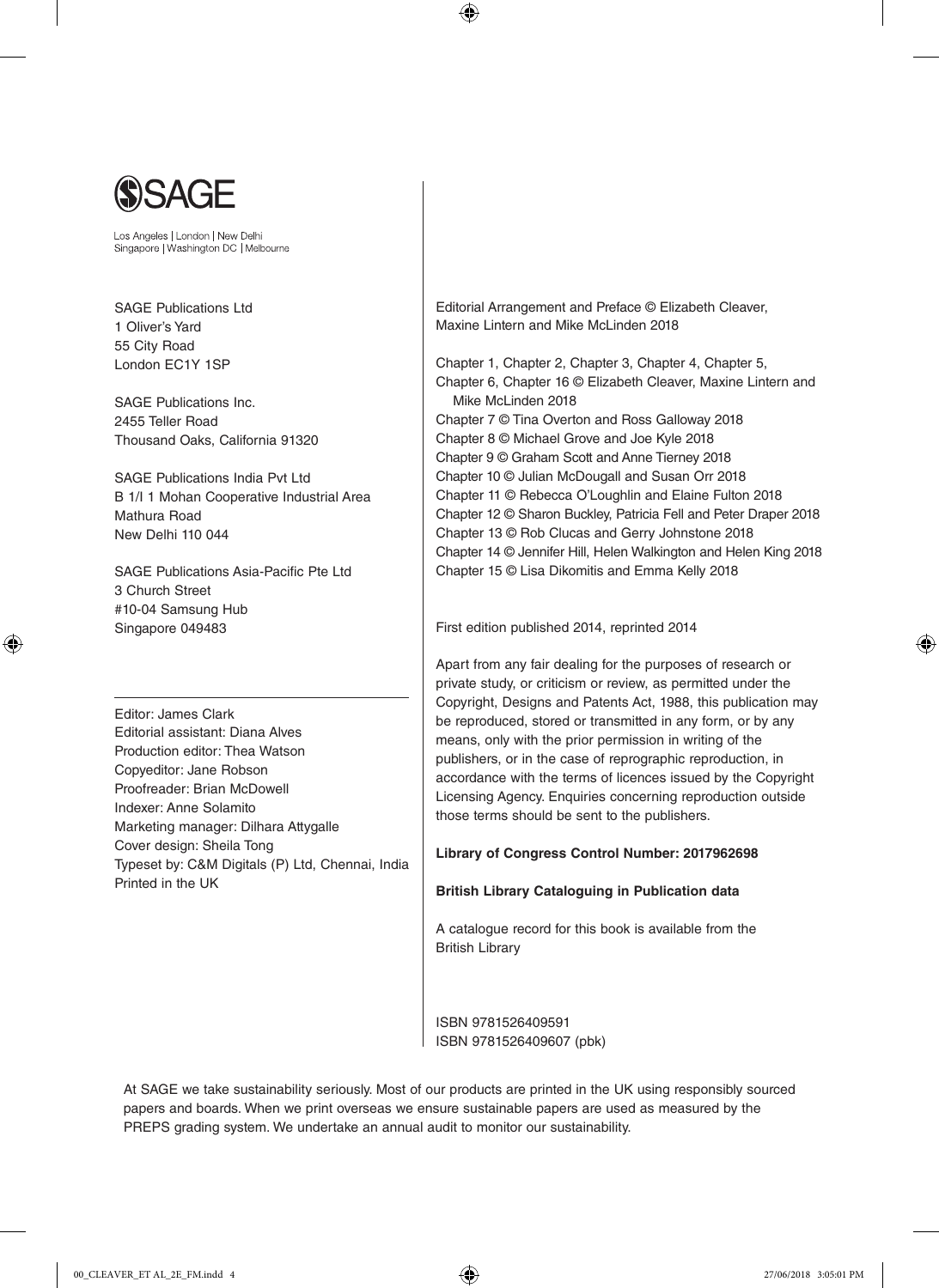To our families who, through their continuing support and patience, have made this book possible.

 $\bigoplus$ 

 $\bigoplus$ 

 $\overline{\phantom{a}}$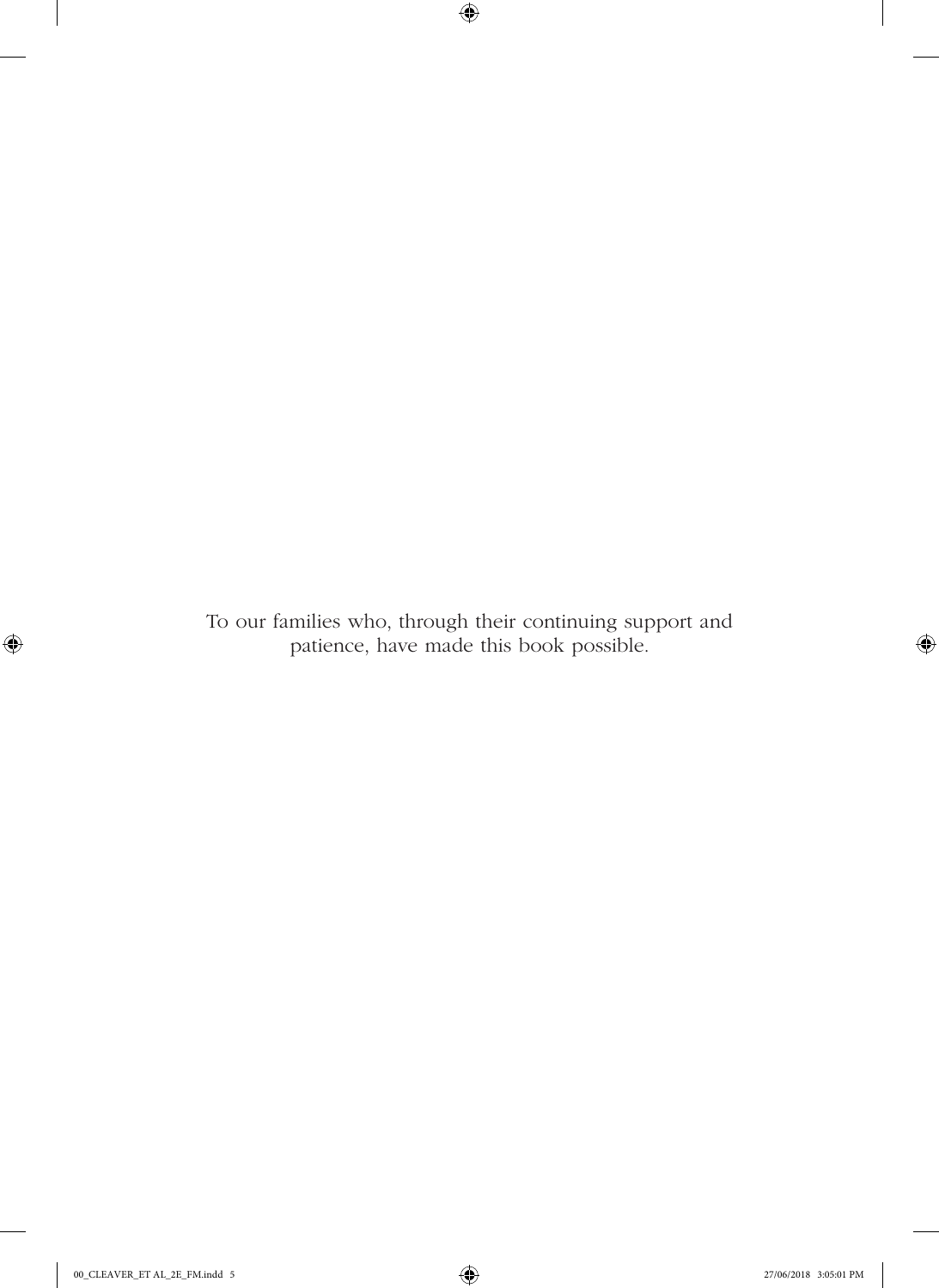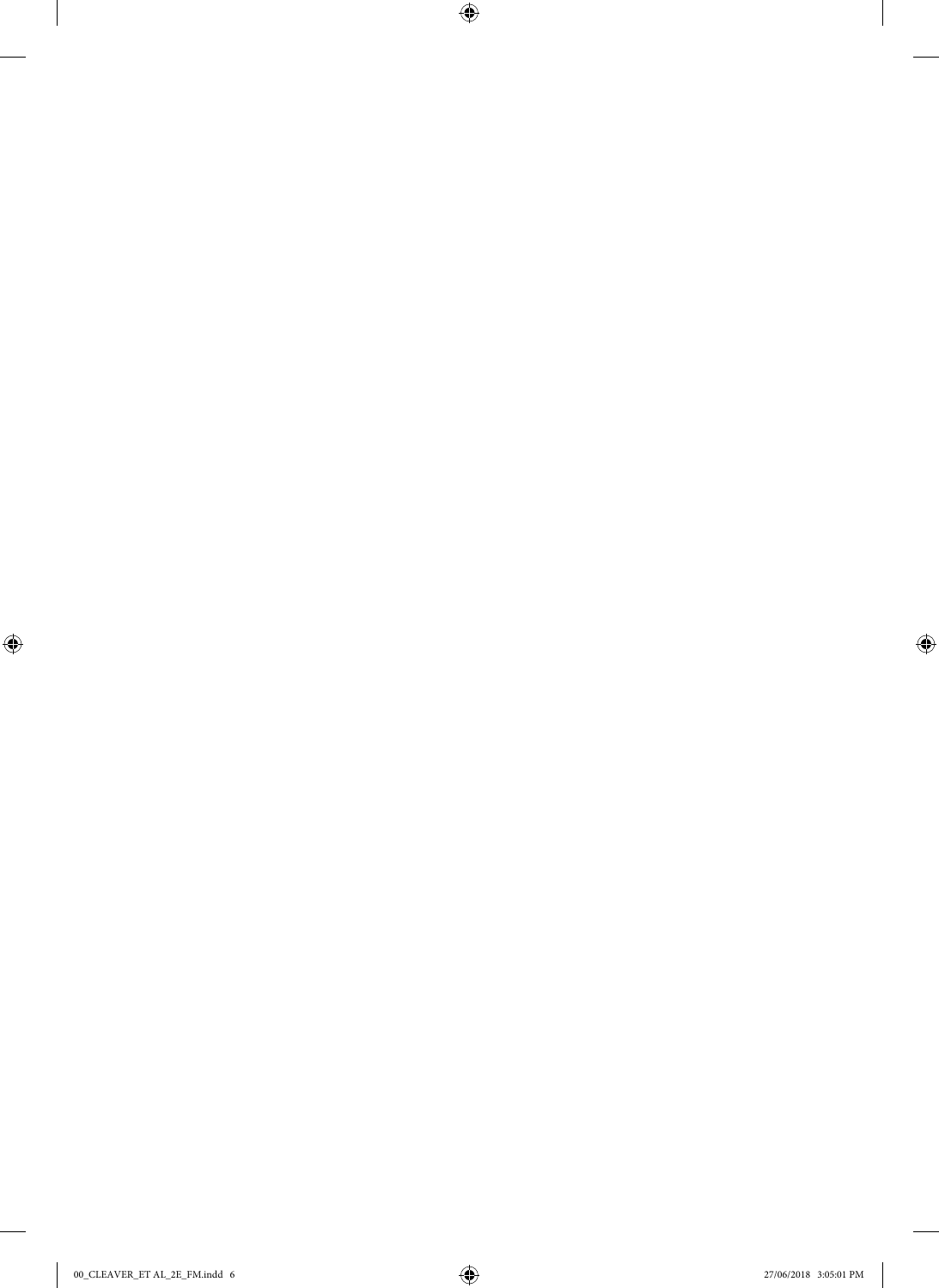### **CONTENTS**

|                     | List of Figures                                                                                                       |      |  |
|---------------------|-----------------------------------------------------------------------------------------------------------------------|------|--|
|                     | List of Case Studies                                                                                                  | хi   |  |
| Acknowledgements    |                                                                                                                       | xiv  |  |
|                     | About the Authors/Contributors                                                                                        |      |  |
|                     | Preface                                                                                                               | XX   |  |
| New to this edition |                                                                                                                       | xxiv |  |
|                     | Foreword                                                                                                              |      |  |
|                     | Part One Understanding Educational Enquiry                                                                            | 1    |  |
| $\mathbf{1}$        | What is educational enquiry and why is it important?<br>Elizabeth Cleaver, Maxine Lintern and Mike McLinden           | 3    |  |
|                     | 2 What do I need to know before I read educational literature?<br>Mike McLinden, Elizabeth Cleaver and Maxine Lintern | 23   |  |
|                     | 3 How is educational literature evidenced and reviewed?<br>Mike McLinden, Elizabeth Cleaver and Maxine Lintern        | 38   |  |

 $\bigoplus$ 

 $\bigoplus$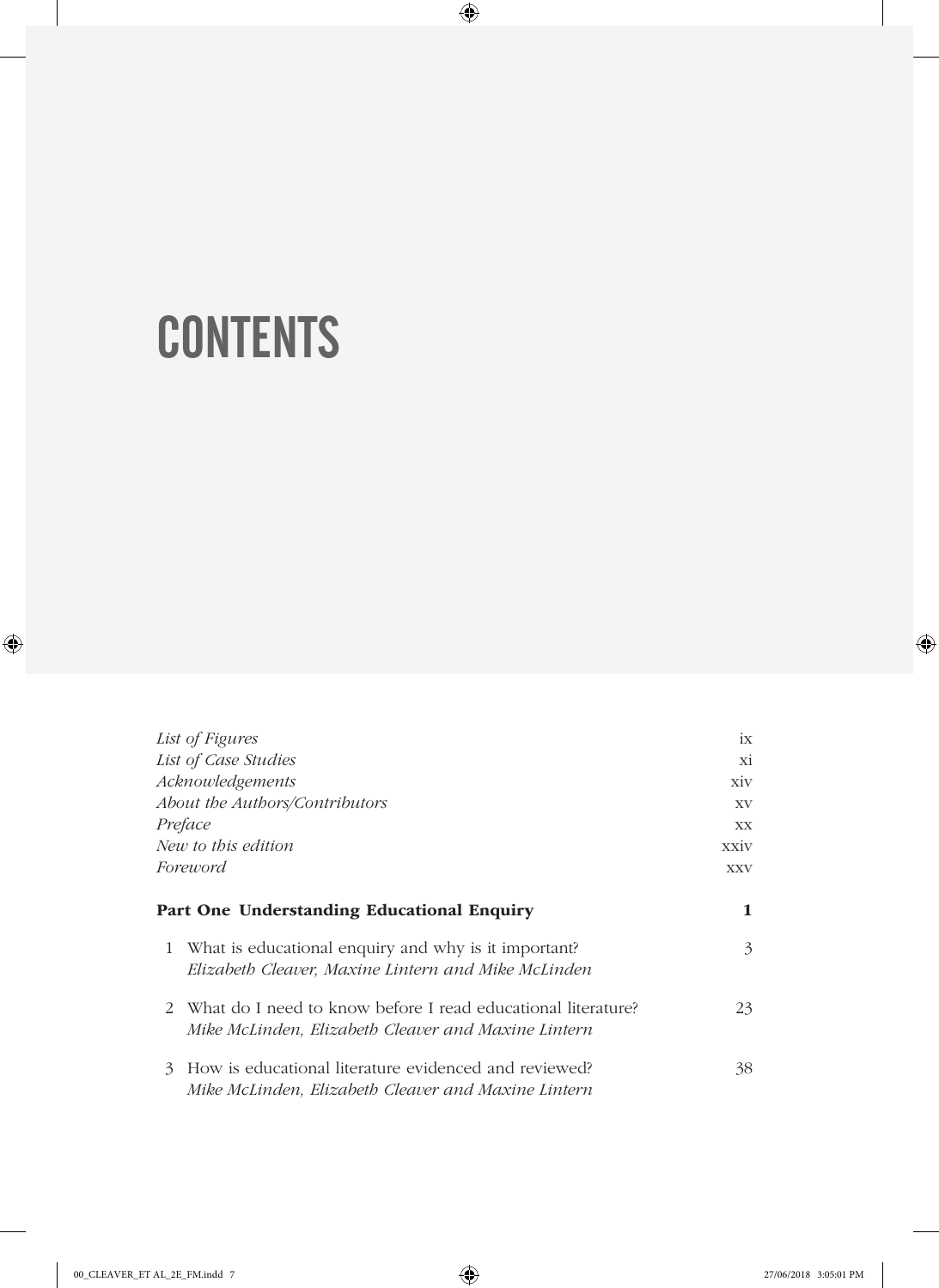#### viii CONTENTS

 $\overline{\phantom{a}}$ 

 $\bigoplus$ 

|              | 4 What about ethics and safety?<br>Elizabeth Cleaver, Maxine Lintern and Mike McLinden                                                                              | 57         |
|--------------|---------------------------------------------------------------------------------------------------------------------------------------------------------------------|------------|
|              | 5 What kind of data should I collect and use?<br>Maxine Lintern, Mike McLinden and Elizabeth Cleaver                                                                | 75         |
|              | 6 What about dissemination and impact?<br>Maxine Lintern, Mike McLinden and Elizabeth Cleaver                                                                       | 97         |
|              | Part Two Enquiry in the Disciplines<br>Introduction                                                                                                                 | 115        |
| 7.           | Enquiry into learning and teaching in the physical sciences<br>Tina Overton and Ross Galloway                                                                       | 117        |
| 8.           | Enquiry into learning and teaching in mathematics and engineering<br>Michael Grove and Joe Kyle                                                                     | 135        |
| 9            | Enquiry into learning and teaching in the life sciences<br>Grabam Scott and Anne Tierney                                                                            | 154        |
| 10           | Enquiry into learning and teaching in arts and creative practice<br>Julian McDougall and Susan Orr                                                                  | 171        |
| 11           | Enquiry into learning and teaching in the humanities<br>Rebecca O'Loughlin and Elaine Fulton                                                                        | 188        |
|              | 12 Enquiry into learning and teaching in the health professions<br>Sharon Buckley, Patricia Fell and Peter Draper                                                   | 207        |
| 13           | Enquiry into learning and teaching in the professions: the case of law<br>Rob Clucas and Gerry Johnstone                                                            | 222        |
|              | 14 Interdisciplinary enquiry into learning and teaching: lessons<br>from geography<br>Jennifer Hill, Helen Walkington and Helen King                                | 237        |
|              | 15 Enquiry into learning and teaching in the social sciences:<br>engaging with ethnographic research<br>Lisa Dikomitis and Emma Kelly                               | 253        |
|              | Part Three Promoting a Culture of Enquiry                                                                                                                           | 267        |
|              | 16 Developing and promoting a culture of critical enquiry<br>within higher education: some final reflections<br>Mike McLinden, Elizabeth Cleaver and Maxine Lintern | 269        |
| <i>Index</i> | References                                                                                                                                                          | 277<br>301 |

 $\bigoplus$ 

 $\overline{1}$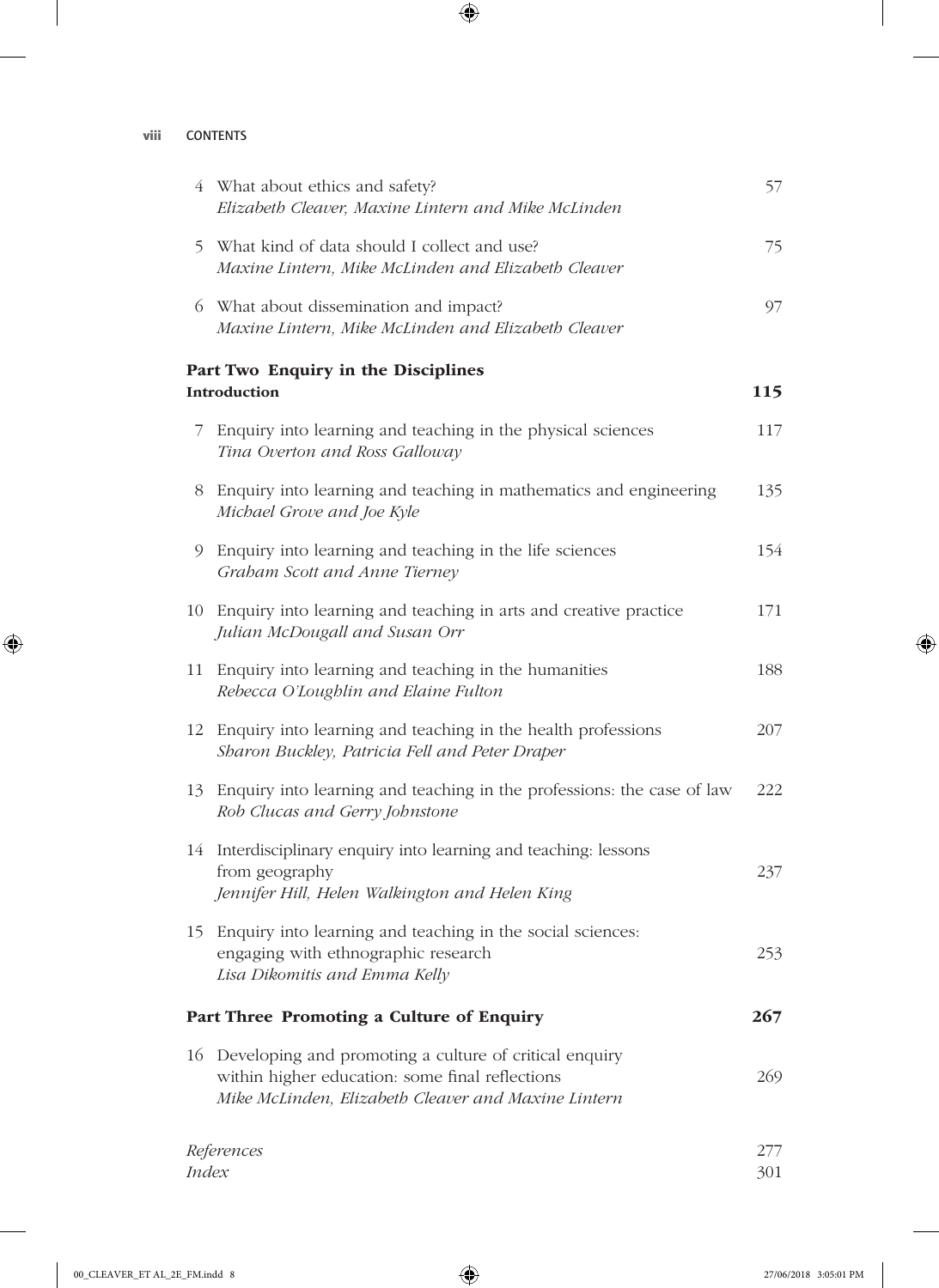## CHAPTER 1 WHAT IS EDUCATIONAL ENQUIRY AND WHY IS IT IMPORTANT?

 $\bigoplus$ 

Elizabeth Cleaver, Maxine Lintern and Mike McLinden

#### Learning outcomes

By the end of this chapter it is anticipated that you will:

- understand the broad context in which the growing emphasis on and expectations around educational enquiry are taking place;
- recognise the skills, understanding and knowledge that you can bring to the educational enquiry process; and
- understand the potential benefits of adopting an enquiry-based approach when seeking to improve your own teaching practice and the learning of your students.

⊕

举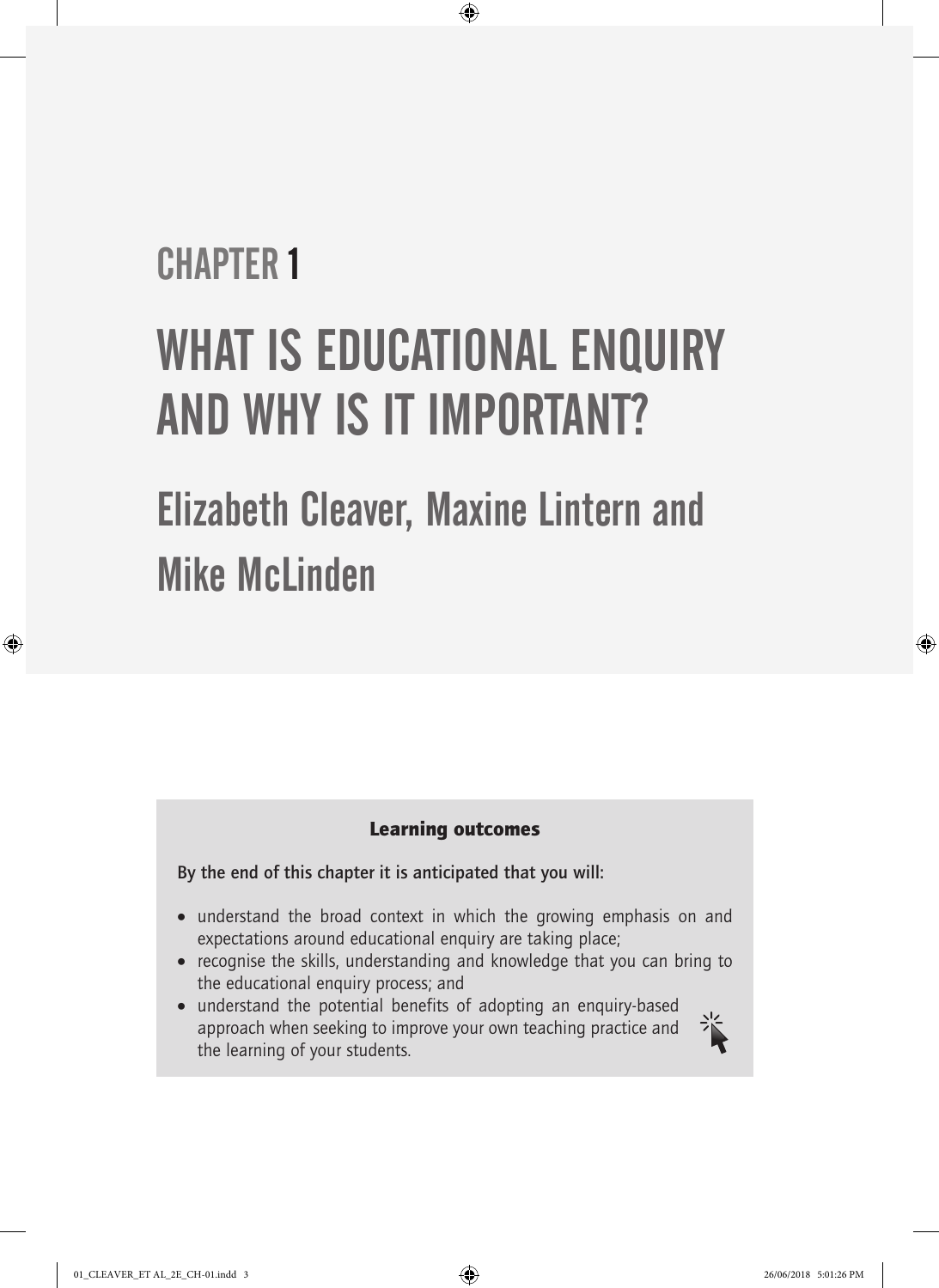#### Introduction

In this first chapter we provide an overview of the broad context in which the current refocusing of institutional policies towards excellence in learning and teaching practice within higher education has taken place in the United Kingdom (UK). In doing so, we examine the growing expectation for academic staff to use their skills of research, scholarship and higher-order thinking to improve and enhance their teaching practice and their students' learning experiences. Since the first edition of this book in 2014, this emphasis has become even more explicit in the UK, with the introduction of the 'Teaching Excellence Framework<sup>1</sup> (TEF) and the now annual collection by the Higher Education Statistics Agency (HESA) of data on each institution's staff members with relevant teaching qualifications and/or teaching-related professional fellowships. Your reading of this chapter should help you to understand the context in which these expectations have arisen and the reasons why we consider that undertaking educational improvements and enhancements are important. Our main aim is to encourage you, as academics in higher education, to enhance your practice and the learning experience of your students by asking the right questions; carefully monitoring and evaluating any changes made to practice and making evidence-informed decisions for change. Such an approach will not be alien to you as an academic as it informs all research work in higher education, business or industry. Through this book we hope to show you how you can apply approaches and methods of research, with which you are familiar, to your own learning and teaching practice.

 $\textcircled{\scriptsize{*}}$ 

We recognise that for many readers, this will not be the first time that you use the skills of research, scholarship and higher-order thinking for the improvement of your learning and teaching: we are all responsible for ensuring that the latest developments in disciplinary knowledge are synthesised and integrated into our higher education curricula. What may be less familiar, however, is a focus on making sure that the approaches to teaching this knowledge are also the most up-to-date and appropriate ones for your subject area. The challenge for us all is, in essence, no different from the challenge that we pose our students on a daily basis: namely that of moving from assumption, supposition and non-informed opinion to a more evidence-based consideration that involves information gathering, analysis, conclusion drawing and decision making.

⊕

<sup>&</sup>lt;sup>1</sup>In TEF Year 3, the full name of the scheme became the 'Teaching Excellence and Student Outcomes Framework', however the acronym TEF remains. From 2019, under the new Office for Students regulatory framework in England, participation in the TEF will be compulsory for all English providers over a certain size who wish to register. The Higher Education Research Act (HM Government, 2017) also allows for TEF to rate the institutions from devolved nations with the consent of devolved ministers responsible for higher education. However, participation of institutions from the devolved nations (Wales, Northern Ireland and Scotland) remains voluntary at the time of writing.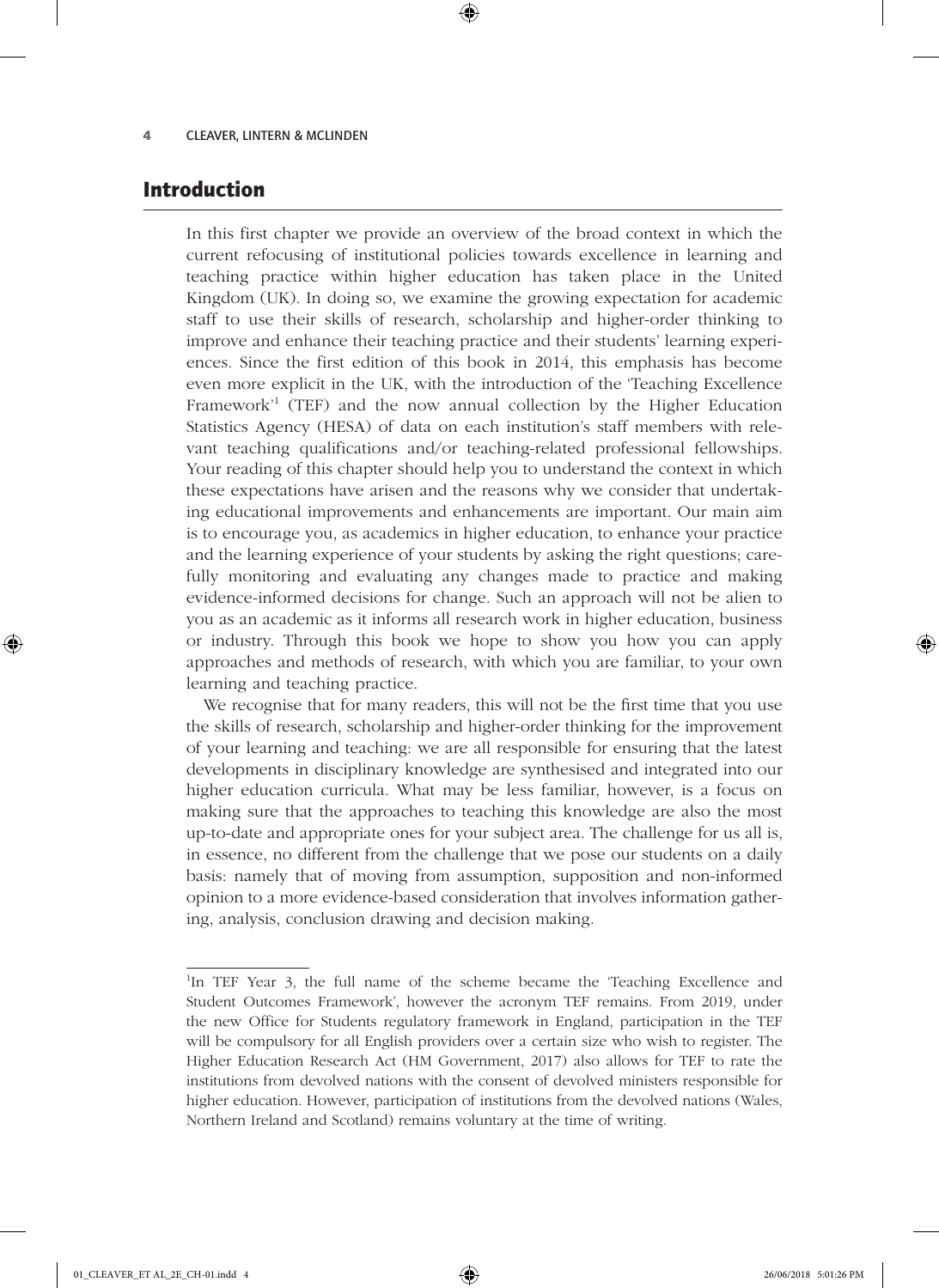Our experience suggests that, for many colleagues, this is not always an easy journey to make. Research and scholarship can be conceived of and defined in very particular ways within different disciplinary areas. Yet within formal higher education teaching development programmes in UK higher education<sup>2</sup> or continuing professional development opportunities, there may be an expectation that academics will adopt a 'social-scientific' approach to researching, evaluating and writing about their learning and teaching. And while there is a clear logic to these expectations, as the social sciences are built around the study of people within their social and cultural contexts (such as higher education settings), such an approach may require you to venture into largely unknown territory, particularly, if the social sciences are characterised by potentially unfamiliar paradigms, language, research approaches and methods as well as a different understanding of what constitutes 'validity'. As Stierer notes, academic colleagues can find entering the 'strange land' of higher education studies extremely challenging (2008: 35). Indeed, MacDonald-Ross goes further, stating that '[t]here is widespread dissatisfaction with educational research as being restricted to a relatively narrow range of techniques and values, and complaints come from all quarters' (2005: 17).

⊕

We fundamentally believe that the process of 'enhancement' is key to educational improvements (curricular, pedagogic and experiential) and that this should, wherever appropriate, adopt and adapt the approaches that have been developed and valued in higher education, including the processes of rigorous evidence-gathering and unbiased critical analysis. We nevertheless seek to question a frequently unquestioned approach to teaching and learning development: namely that academics from *all* disciplines need to draw on social scientific approaches and paradigms when researching or evaluating their learning and teaching practice.

Many of you, as practising academics in higher education, will have been engaging with research in your respective disciplines for a number of years. Some of you will be seasoned researchers with a clear understanding of the academic processes of peer-review, publication and the sharing of results and data to inform disciplinary developments. You will also be familiar with the acknowledged approaches to evidence gathering and analysis within your disciplines. As experienced academics ourselves with backgrounds in different disciplines, we are aware that developing new or additional research skills may not always be practicable or indeed desirable. This may be because many of the approaches, methods, settings and forms of language usually drawn upon in pedagogic 'research' are far removed from your current research expectations, practices and understandings (an issue explored further in Chapter 2; see also Keeran & Levine-Clark, 2014, and Poole, 2013, for a discussion of disciplinary differences in research approach). It may simply be because you are so busy in your current role, that developing expertise in different ways of working is not high up on

♠

<sup>2</sup> These are named differently in different institutions, but often use the titles Postgraduate Certificate (PGCert) in Learning and Teaching, in Higher Education or in Academic Practice.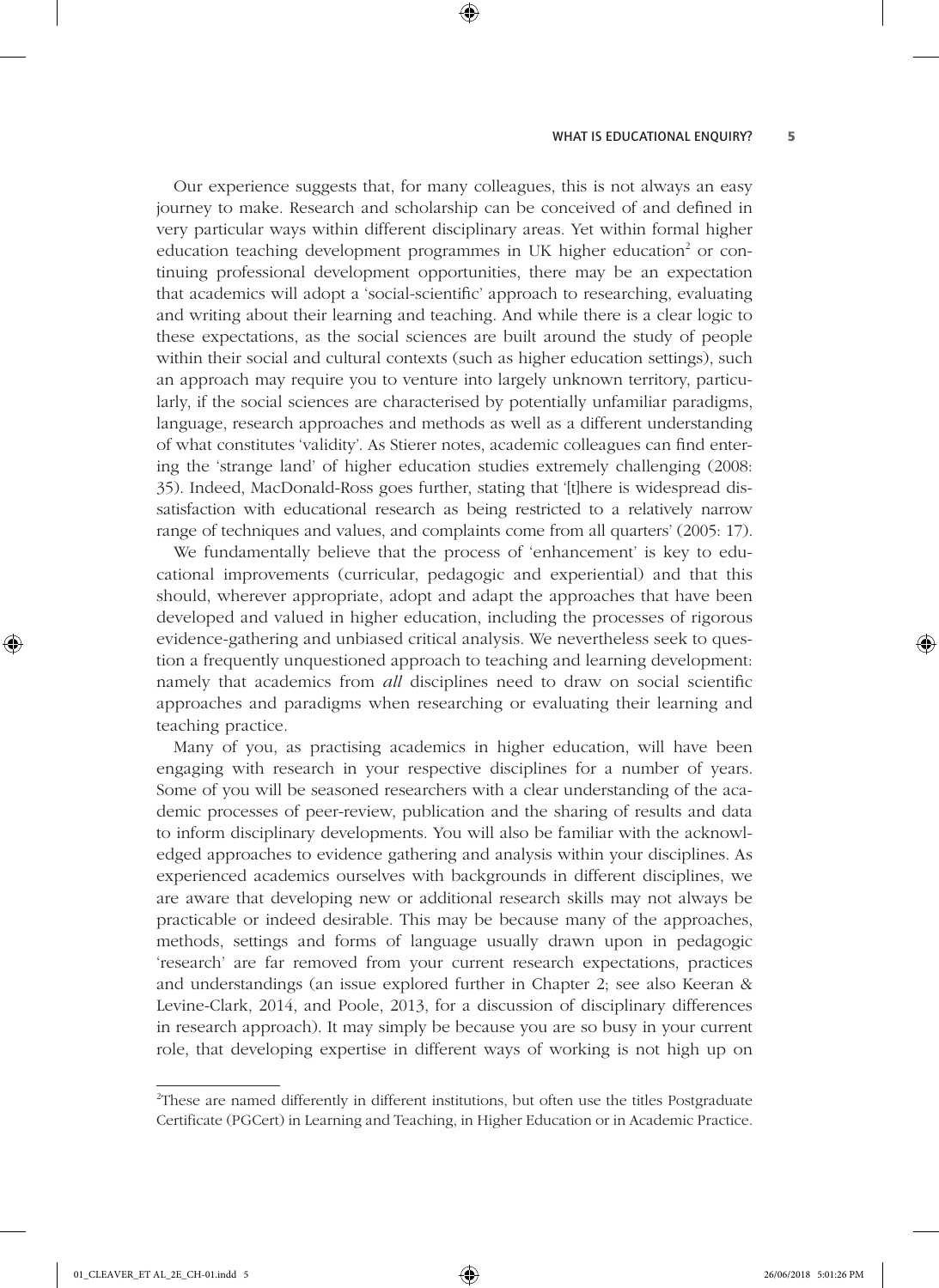your agenda. As such, the central thrust of our argument in this text is that your own disciplinary research approaches can provide a valid and useful starting point for enquiring into aspects of your own teaching and learning activities with a view to enhancing this practice.

⊕

It is also worth noting that within this text we have opted, where possible, not to use terminology that can be misconstrued or invite unhelpful comparisons. In academic circles we can sometimes be so keen to debate our relative understandings of language and associated phenomena, that we can be in danger of losing sight of why they were introduced in the first place. As such, we have chosen not to refer to your enhancement activities as 'research', to avoid unnecessary comparison with established understandings of disciplinary research. Similarly, we have decided against using the augmented terminology of 'practitioner' research (see e.g. Flynn & McDermott, 2016; Foreman-Peck & Winch, 2010) or 'action' research (see e.g. Altrichter et al., 2008; Koshy, 2010; Koshy et al., 2011); both terms that are widely used in a number of professions for small-scale and applied forms of enquiry within the work-setting. This decision is based on our experience that speaking to colleagues about their 'practice' and identifying them as 'practitioners' can sometimes lead to confusion and, in some cases, irritation and rejection of this label outright. The term is often more acceptable if your professional identity and role have an academic overlap, such as those who are clinically qualified, those who work in the 'professions' or those who are expert practitioners in the creative industries. However, we recognise that for many of you these identities may be viewed as relatively discrete aspects of your working life.

Further, both 'practitioner' and 'action' research can be viewed as being variations that are so localised and often small-scale in nature that they are considered to be of less value. This was interestingly reflected in the guidance published to those who engaged with the UK's Research Excellence Framework (REF) in 2014,3 which defined such activities as being 'non-returnable':

- a. Impacts on research or the advancement of academic knowledge within the higher education sector (whether in the UK or internationally) *are excluded*;
- b. Impacts on students, teaching or other activities within the submitting HEI [Higher Education Institution] *are excluded*;
- c. Other impacts within the higher education sector, including on teaching or students, are included *where they extend significantly beyond the submitting HEI* (REF, 2011: para. 143, emphasis added).

In seeking other ways of describing and conceptualising the kind of activities and approaches we are advocating in this text, we have also considered using a term whose use has grown over the last two decades, predominantly in

01\_CLEAVER\_ET AL\_2E\_CH-01.indd 6 26/06/2018 5:01:26 PM

<sup>3</sup> The Research Excellence Framework (REF) is the UK's six-yearly national evaluation process, designed to assess the quality of research in UK HE and builds on the Research Assessment Exercise (RAE) last completed in 2008. The next REF is due to take place in 2021.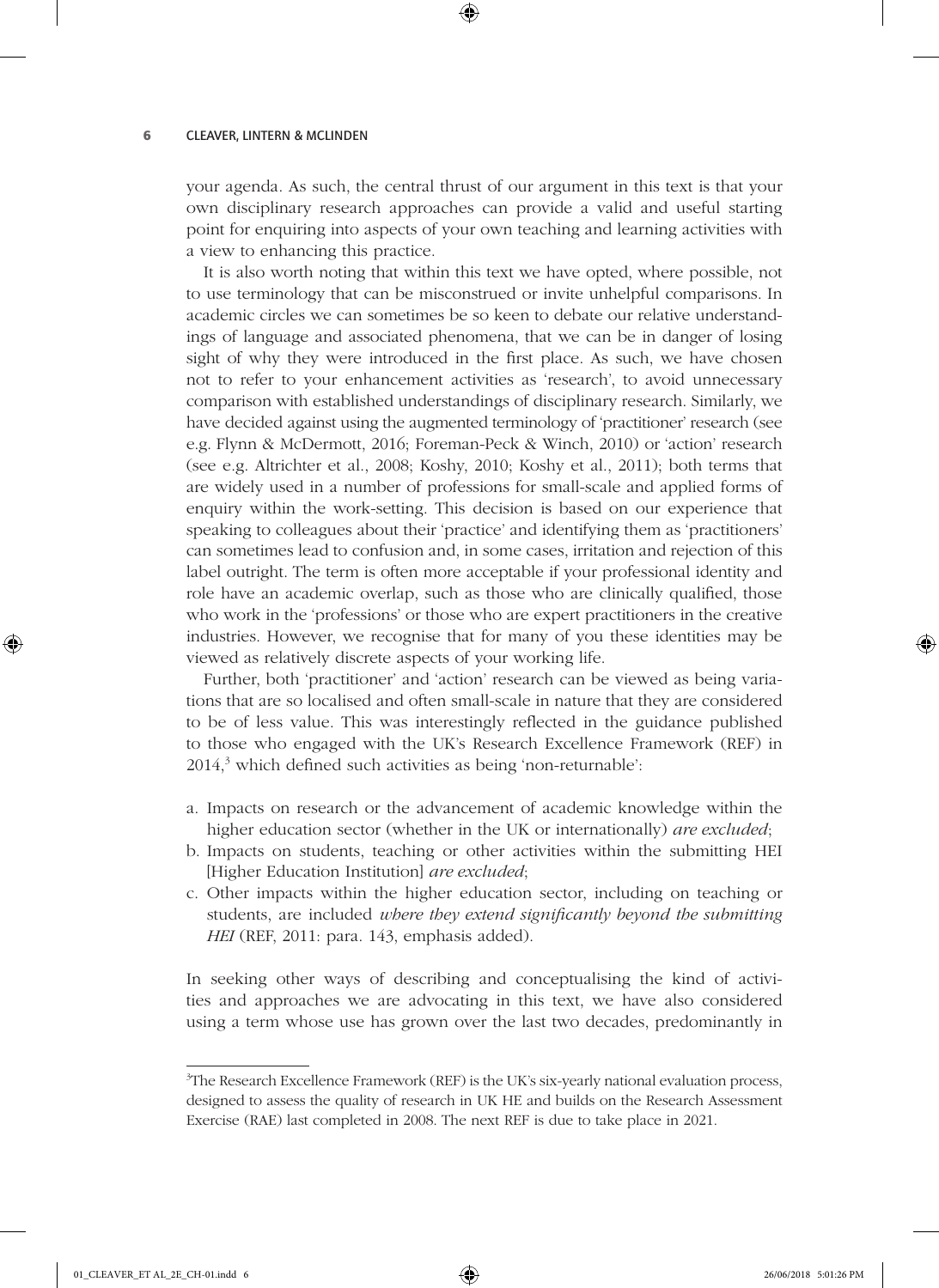the United States (US). The 'Scholarship of Teaching and Learning' (or SoTL – pronounced *so-tle*) comprises activity which focuses on evidence-based improvements to learning and teaching, often from a disciplinary starting point:

⊕

the mechanism through which the profession of teaching itself advances, through which teaching can be something other than a seat-of-the-pants operation, with each of us out there making it up as we go. (Hutchings & Shulman, 1999: 13–14)

However, despite the usefulness of the debates and insights from this established area of work, discussed in more detail later in the chapter, using the term *scholarship* in the UK creates a particular challenge in that the 2014 REF exercise defined scholarship narrowly as:

the creation, development and maintenance of the intellectual infrastructure of subjects and disciplines, in forms such as dictionaries, scholarly editions, catalogues and contributions to major research databases. (REF, 2011: 71)

With this definition so prominent in certain academic circles within the UK, to use the term scholarship may simply serve to confuse and undermine the role that SoTL can play in underpinning academic professional development and ensuring the continuing health of learning and teaching in the disciplines.

Taking these various considerations into account, we have therefore chosen to adopt different terminology, namely: *educational enquiry.* We believe this term can accommodate and describe a process through which you are able to draw on your disciplinary skills and understandings of research, recognising that these may be employed at a different level and with a different focus and outcome, with the primary aim of improving your understanding and practice in learning and teaching. In the remaining sections of this chapter we explore in greater detail why we believe the term 'educational enquiry' is both valuable and appropriate. However, to begin, we offer a brief overview of the wider context in which the growing need to employ the skills of educational enquiry sits, including key developments since the first edition of this text was published in 2014.

#### Higher education in context

As you will doubtless be aware, the broad context in which higher education sits is changing at a pace more rapid than we could have envisaged even four years ago. Drivers for change continue to include those that we highlighted in the first edition, including expectations of greater access to higher education (commonly termed the 'widening participation' agenda in the UK), drives towards increasing quality, flexibility and diversity, as well as a curriculum that has, as a central focus, student engagement, employability and transferable skills. Paralleling these shifts, and with rising student fees in the UK, there is now ever more expectation that programmes of study in higher education have no 'hidden' costs

♠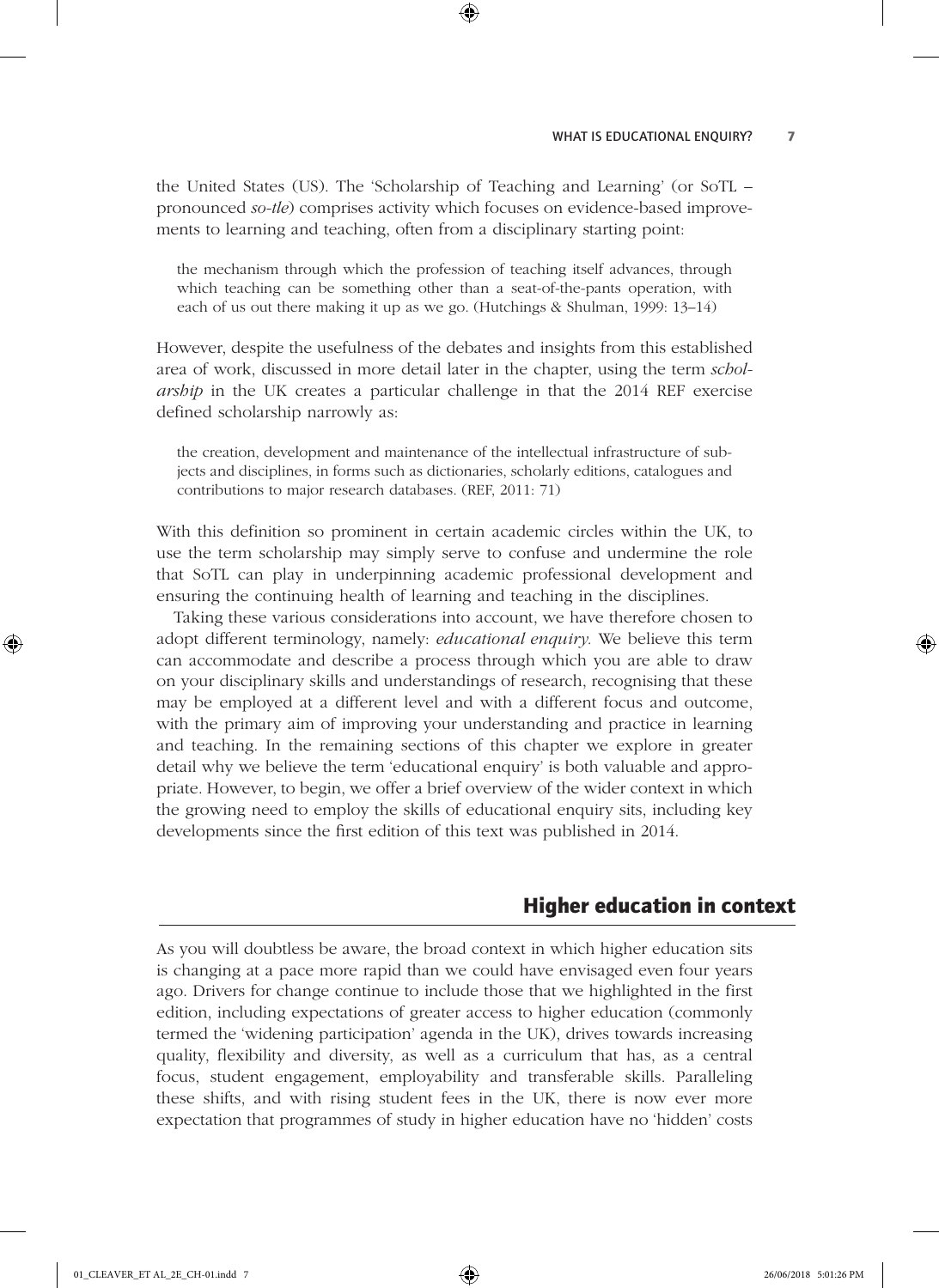and that they offer value for money.<sup>4</sup> As fee-payers, students are now recognised as seeing their choice of institution and programme of study as very real 'investment' in their future. This, combined with the UK Competition and Markets Authority's (CMA) direct identification of students as individuals who 'purchase' their higher education, with associated consumer rights (CMA, 2015), means that students' expectations of higher education institutions have fundamentally shifted.

⊕

These changes inevitably interact with a range of other social changes and advances, including the growth of information and digital technologies, the growing recognition that learning takes place beyond the classroom in life-wide settings, as well as an increasing recognition that learning is not a one-off but a life-long experience. As educators in the UK, we are also now required through legislation (e.g. the Equality Act, HM Government, 2010) to address the needs of our diverse student bodies in terms of curricular design, delivery and assessment as well as through broader student support mechanisms. This expectation has taken on new impetus with a reduction in the types of support funded by the UK Disabled Students' Allowances (DSAs) and the expectation that higher education institutions (HEIs) themselves will make up for many of these changes.

#### Students as stakeholders and partners in their learning

This shifting landscape has resulted in a greater emphasis on enhancing the quality of the learning experience, with students increasingly viewed as active participants, or indeed 'partners' or co-creators, in the learning process. As Seemiller and Grace (2016: 204) state: 'teach with, not at'. It should not be forgotten that these changing views of the status of students are connected to broader policy and social shifts in current Western society, aligned to the growing consideration of human, social and democratic rights for traditionally underrepresented groups, and an associated growth in the importance and expectation of broad stakeholder consultation, participation and voice.<sup>5</sup> Within this context, the importance of student 'voice' and 'participation' is now widely accepted and most institutions offer a wide range of formal and informal mechanisms through which their students, as key stakeholders, can get involved, have a say and actively contribute to the enhancement of their educational experience.

Most recently, a specific set of social and cultural shifts, broadly aligned to a new generational grouping (so-called Generation Z) have been identified, which help us to create a more nuanced understanding of one key undergraduate

♠

<sup>4</sup> See the Hidden Costs Toolkit provided for local Students' Union campaigns by the UK's National Union of Students (NUS, 2017) which was first introduced prior to the current fees regime of up to £9,250 per annum per student.

<sup>5</sup> See Cleaver et al. (2007) for an earlier discussion of the growing participatory agenda in relation to young people; see also Saurugger (2010) and Bherer et al. (2016) for a broader discussion of what has been termed 'the participatory turn'.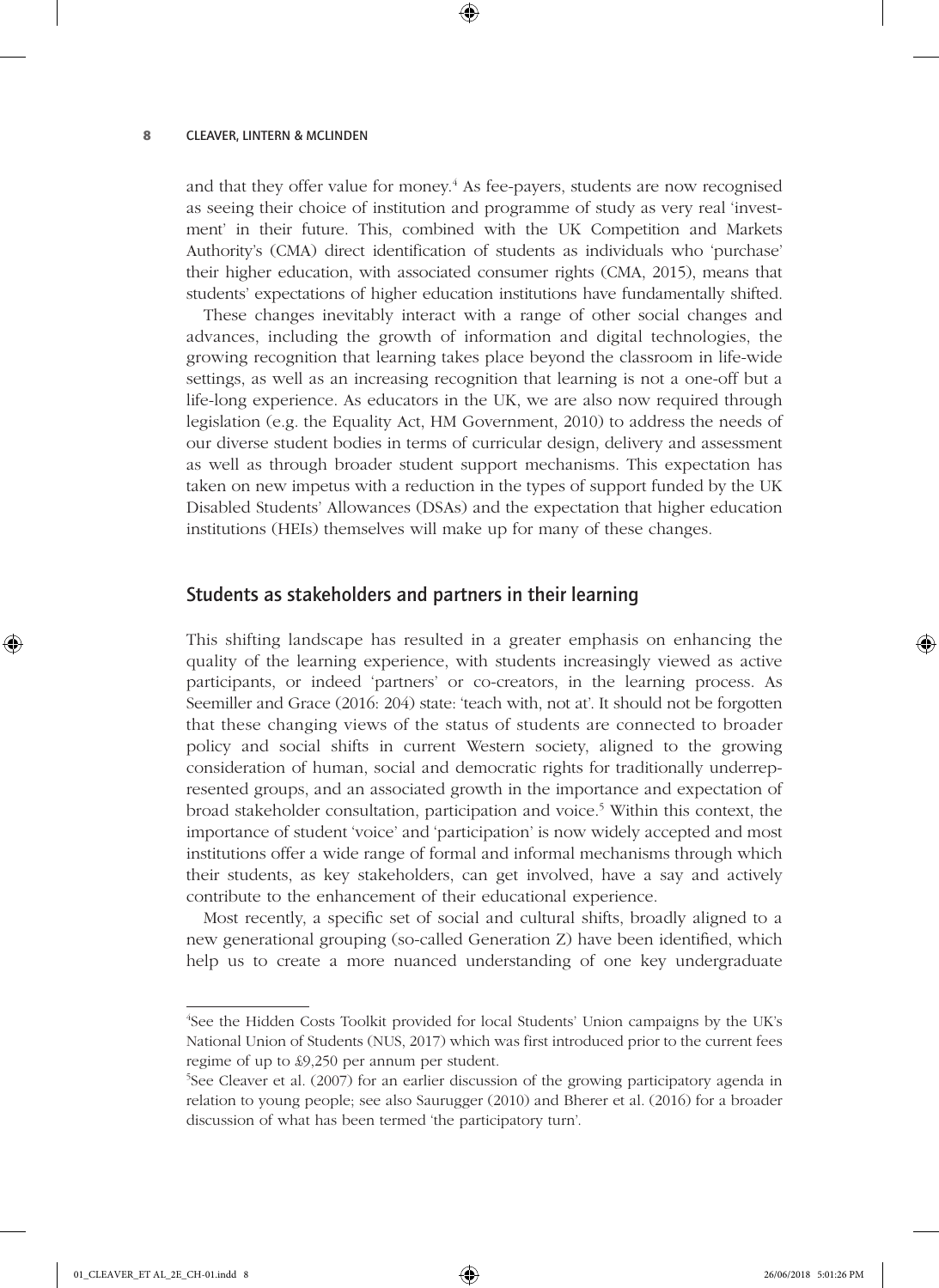student group – those who come to university straight from secondary education (see Beamish, 2016; Seemiller & Grace, 2016). In brief, Generation Z (encompassing those born 1995–2010) have had formative years fully shaped by the internet, form the most openly diverse generation to date, and see time, space and types of social interaction as more fluid than ever before. Within Western societies such as the UK, that are perceived to have moved to a state where traditional social structures and hierarchies are breaking down, where information is available ontap, and where everyone has a right to speak up and contribute, Generation Z are seen to expect to invent, co-create and share artefacts and ideas, expertise and opinion. They also feel comfortable in communicating about this at all stages of the process, in a variety of (increasingly online) ways. New forms of working facilitated by the internet, such as hackathons (competitions to bring new ideas to life) and the crowdfunding of initiatives and ideas (gathering up small donations to finance developments) are seen as increasingly normal. At the heart of these practices is the expectation of active participation and engagement at times and in formats of an individual's own choosing (consider for example the range of social media platforms that can be selected and used 24/7). In terms of learning, this might best be understood by thinking of Generation Z as students who still enjoy learning together but often wish to do so in ways and at times that suit them individually – what we term learning apart together.<sup>6</sup> As Seemiller and Grace (2016: 183) state 'the students in our study described their ideal learning environment as one that incorporates independent and hands-on work with engaging instructors and supportive peers'.

⊕

In this fast-changing context, the profile and expectations of teachers' roles in higher education have understandably and necessarily changed. While the shift from *didactic and teacher-centred* to *participative and student-centred* learning in higher education has been in evidence for some time, there is now an increasing expectation that academic colleagues can provide strong rationales as to 'why we do things the way we do around here'. In short, if students really are partners in their learning, with a desire to understand the nature and benefits of their 'investment', they are less likely to be satisfied with being told 'this is just how it is'. From our experiences, students increasingly expect and welcome opportunities to understand the 'whys and wherefores' of their education, and to actively contribute to and co-create their teaching and learning experiences.

♠

<sup>6</sup> In the 1990s, as part of what has been termed the individualisation of late-modern society (see Beck & Beck Gernsheim, 2002; Giddens, 1991), the concept of 'living apart together' arose (see Heath & Cleaver, 2003; Levin, 2004) to describe those who actively engage in new forms of relationships, breaking with the social conventions of previous generations, by maintaining serious long-term relationships, yet living under different roofs and often at a distance. We argue here that the same could now be said for learning.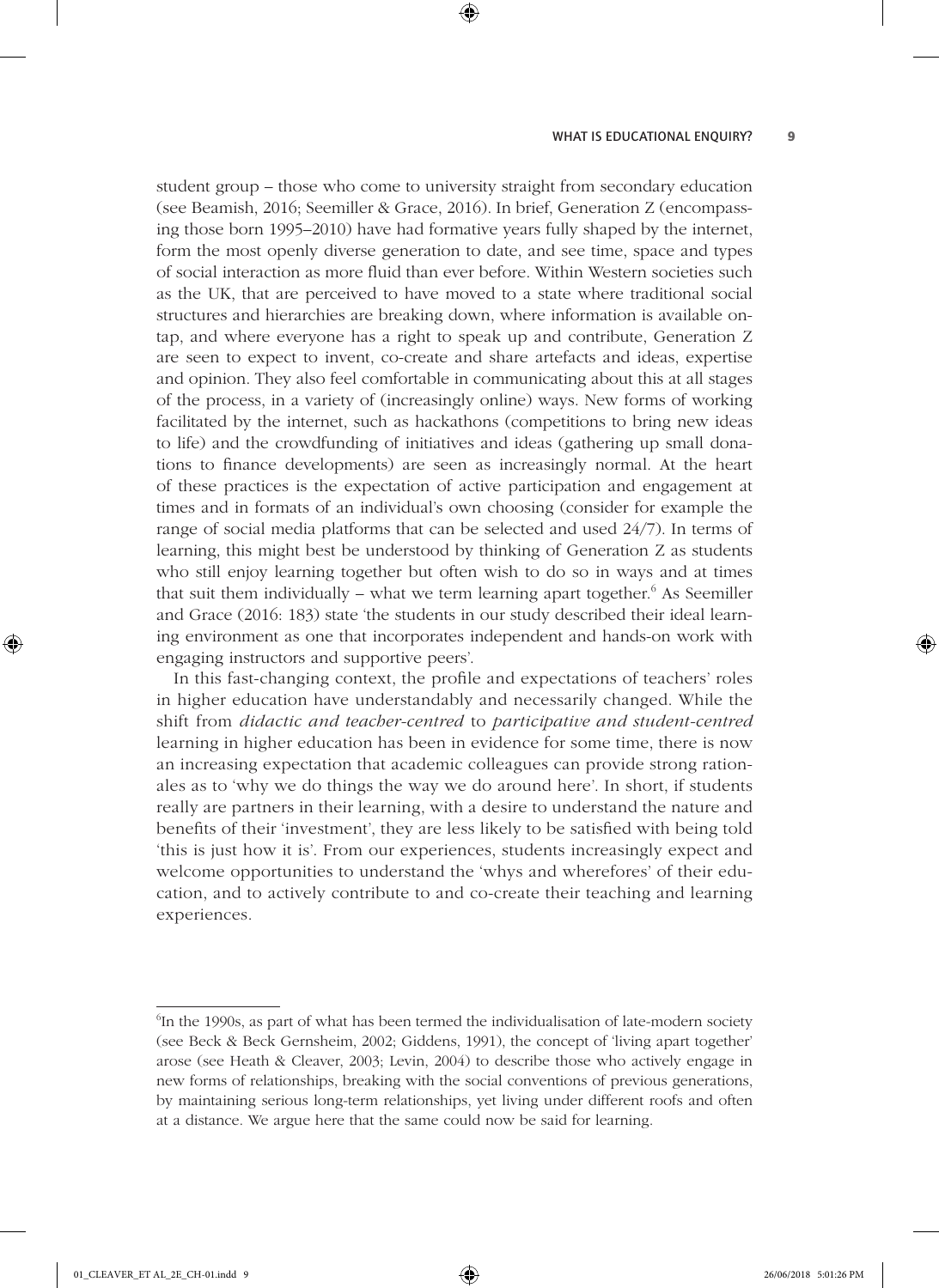#### Some recent policy turns

Two recent changes in the UK HE landscape are also worthy of note here. First, aligned to the increasing expectations of students, and to provide assurances that their learning will be facilitated by the best qualified staff possible, there has been increasing policy and institutional emphasis on the qualifications and professional development of those who teach and support learning in HE. Often aligned to the sector-owned UK Professional Standards for Teaching and Supporting Learning in HE (UKPSF, 2011), the expectation placed upon many academics is that they meet the standards outlined in the UKPSF and can evidence this through a Fellowship of the Higher Education Academy (see HEA, 2017) at a level relevant to their current role. Within the UK HE sector, institutional continuing professional development schemes accredited by the Higher Education Academy have burgeoned, with the outcome of successful accreditation being the ability to award fellowships in-house. Data on higher education teaching 'qualifications', which include categories aligned to these professional development fellowships, is now collected annually by the UK Higher Education Statistics Agency (HESA, 2017), and many UK institutions now have institutional targets for the number of 'teaching active' staff who have achieved the appropriate level of fellowship.

 $\textcircled{\scriptsize{*}}$ 

Whilst this change is of interest in its own right, of particular relevance to this text is the expectation that those who are assessed against the UKPSF can evidence engaging with the following dimensions:

- 'continuing professional development in subjects/disciplines and their pedagogy, incorporating research, scholarship and the evaluation of professional practices' (A5);
- 'methods for evaluating the effectiveness of teaching' (K5); and
- 'evidence-informed approaches and the outcomes from research, scholarship and continuing professional development' (V3; UKPSF, 2011).

A second development, which has caused sector-wide reverberations with a clear and growing impact on teaching and learning activities, is the introduction of the UK's Teaching Excellence and Student Outcomes Framework (TEF). At the time of writing, TEF is in its third year of implementation at institutional level, with subject-level TEF pilots being undertaken in 31 HEIs and a sector consultation underway. In brief, the TEF has been introduced to provide national recognition of 'excellent teaching, in addition to existing national quality requirements for universities, colleges and other higher education providers' as well as 'information to help prospective students choose where to study' (HEFCE, 2017). TEF uses proxy measures for 'teaching excellence' to award gold (the highest rating), silver or bronze status; measures which include elements of the UK's National Student Survey (NSS) results as well as student progression and employability data. In 2017, each HEI was also offered the opportunity to complete a fifteen-page written

♠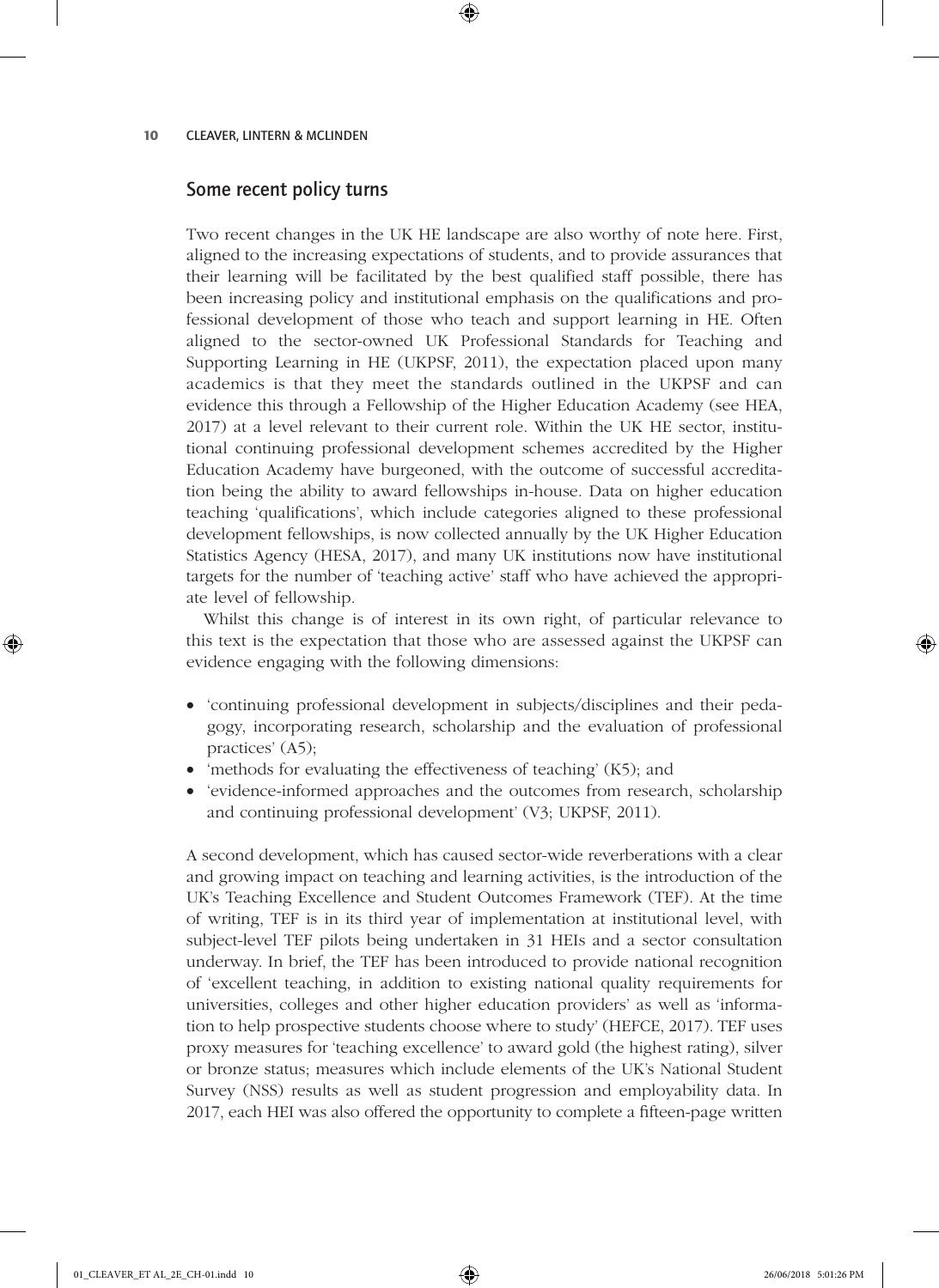submission, to explain the context within which their metrics sit and to provide an overview of the wider learning environment of the institution. There has been a significant amount of controversy about the 'metrics' that sit at the heart of TEF (see e.g. the special TEF-focused edition of *Compass: The Journal of Learning and Teaching*, 2017 and particularly Gibbs, 2017). Following extensive discussions with stakeholders, the UK Government has now refined the core metrics for Year 3 of operation to include the reduction of weighting for NSS metrics, the inclusion of Longitudinal Education Outcomes (LEO) data and a grade inflation metric to strengthen accountability. And whatever our views on the metrics and direction of travel that TEF is taking, it does appear that it has managed what numerous previous initiatives have failed to do: raise learning and teaching investments, activities and outcomes back up the HE agenda in the UK.

⊕

#### Linking research and teaching through enquiry

In combination, these and other social, cultural, policy and practice shifts have contributed towards, and been influenced by, a gradual re-evaluation and recalibration of the relative importance of and connections between research and teaching within university settings. One key contribution to the debate (Boyer Commission on Educating Undergraduates in the Research University, 1998) defined a new way of working for higher education in research-intensive universities in the United States. The work takes forward Boyer's (1990) earlier critique of disconnections between research and teaching for staff, with the focus now clearly on students. It called for a new model of undergraduate education based on research, with opportunities provided for group work and other participatory activities. Aligned to broader expectations of participation in society, the report argued that the production of knowledge should not remain an elite activity, but one that all members of an institution can and should engage in. This influential report proposed that undergraduates who enter such universities should engage in discovery activities as active participants, including opportunities to 'learn through inquiry'7 rather than through simple knowledge transmission. In essence, the Boyer Commission advocated a more 'student-centred' approach to teaching, with students actively engaging in enquiry-based activities as members of academic communities, forming one example of the widespread move in HE from a 'teacher-centred' conception of the learning process towards a more 'studentcentred' model (McKinney & Levy, 2006). As noted by McLinden and Edwards (2011), over a decade later the notion of 'learning through enquiry' has been

♠

<sup>7</sup> In this text, we recognise the interchangeable nature of the terms 'inquiry' (largely present in US literature) and 'enquiry' (largely present in UK literature). For the purposes of this book, and to reflect our own national origins, the authors of the chapters use the term enquiry. However, when referring to the work of others, or directly quoting, the term inquiry may be substituted.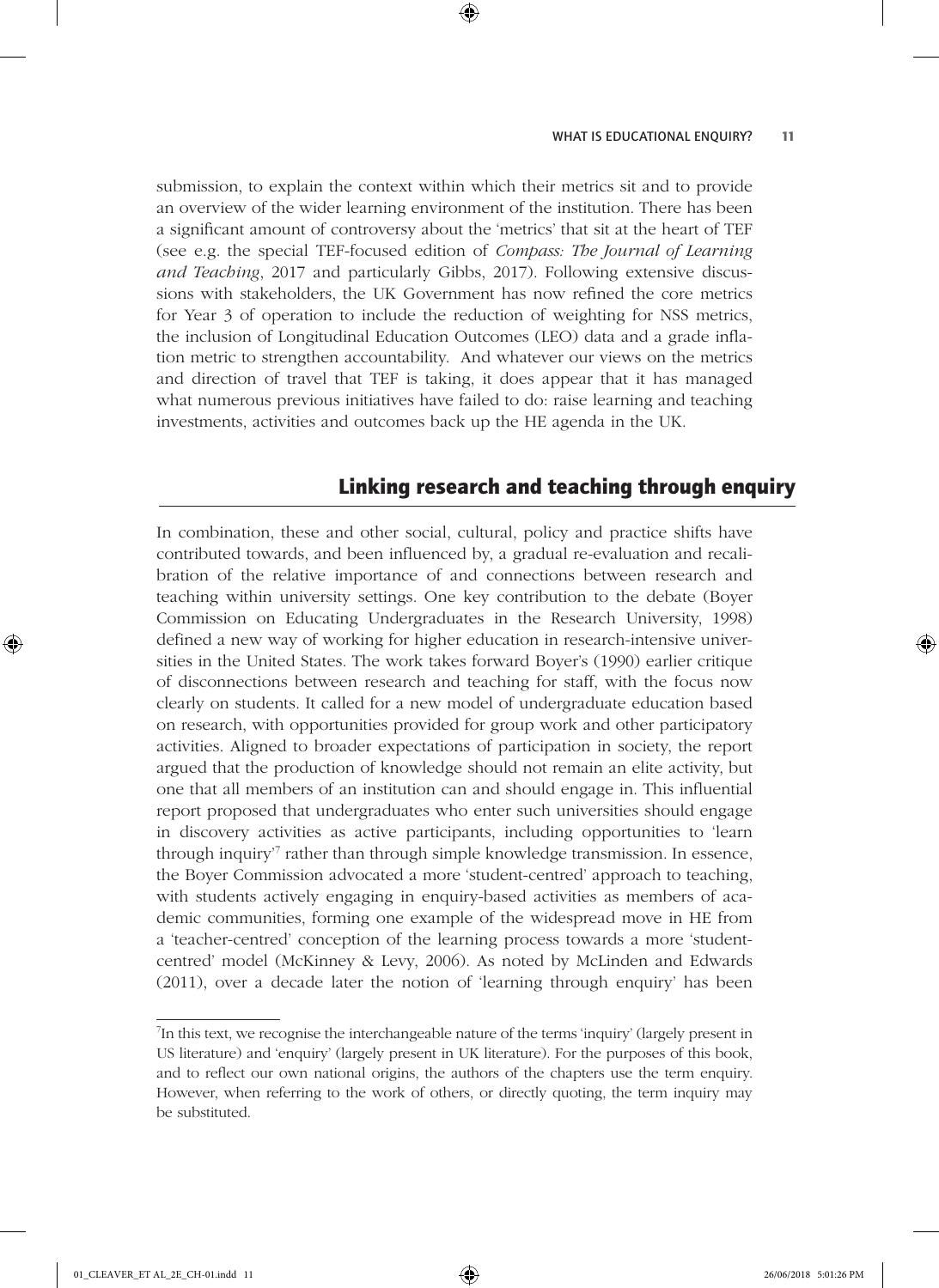explicitly drawn upon by a wide range of HEIs, to ensure that students have opportunities to engage in enquiry-led activities from an early stage in their learning experience.

⊕

Publications and case studies outlining a range of ways in which to connect research and teaching in higher education curricula and pedagogies have followed suit, with many making reference to the work of two notable nineteenthcentury scholars: Cardinal Newman in England and von Humboldt in Germany. Graham-Matheson (2010) notes that the work of Cardinal Newman is often cited as an important influence on defining the role of modern universities, given the emphasis he placed on describing a university as a place where the pursuit of knowledge and the education of the intellect were 'mutually supportive'. This view went on to provide a template for 'liberal education' in an expanding university sector for the next 100 years (Graham-Matheson, 2010). During a similar period, the Humboltian university ethos emerged. Robertson (2007) notes that von Humboldt conceived of a community of learners (teachers and their students) working together at the University of Berlin in the nineteenth century in the pursuit of knowledge. Thus, rather than the presentation of finished results to students in a one-way transmission of knowledge, the approach advocated student involvement in the construction of knowledge and ideas. Indeed, teaching was viewed as being embedded in research and undertaken through research – as such teaching and research were considered 'inseparable' (Robertson, 2007: 542).

However, your own experience of working in higher education may lead you to conclude that, these debates and analyses notwithstanding, the lines drawn between teaching and research within higher education appear as pronounced as ever. As an example, some institutions have developed academic promotions criteria which, rather than being based on excellence in all three areas of an academic contract (broadly captured as 'research and scholarship', 'teaching and learning' and 'administration, service and leadership'8 ), appear increasingly to make reference to excellence in *either* research *or* learning and teaching. Moreover, while academics have, in recent years, been increasingly employed on 'research-only' contracts at the beginning of their academic careers, the current rise in teaching-focused contracts is a relatively new phenomenon. At first glance this could be seen to be levelling what has become a quite uneven playing field; however the reality can be starkly different. Teaching-focused contracts may have little or no 'research-time' allocated within them and, if funding for, and/or

♠

<sup>8</sup> Service is a term which is used to describe academic activities that take place, within institutions and beyond, some of which support the deliberative committee structures of higher education decision making and the peer-reviewed quality assurance processes in research and teaching. These may include, for example, acting as a reviewer for journals and books, sitting on institutional quality assurance committees, hosting or presenting at international conferences and taking on external examining roles across the sector (see MacFarlane, 2007).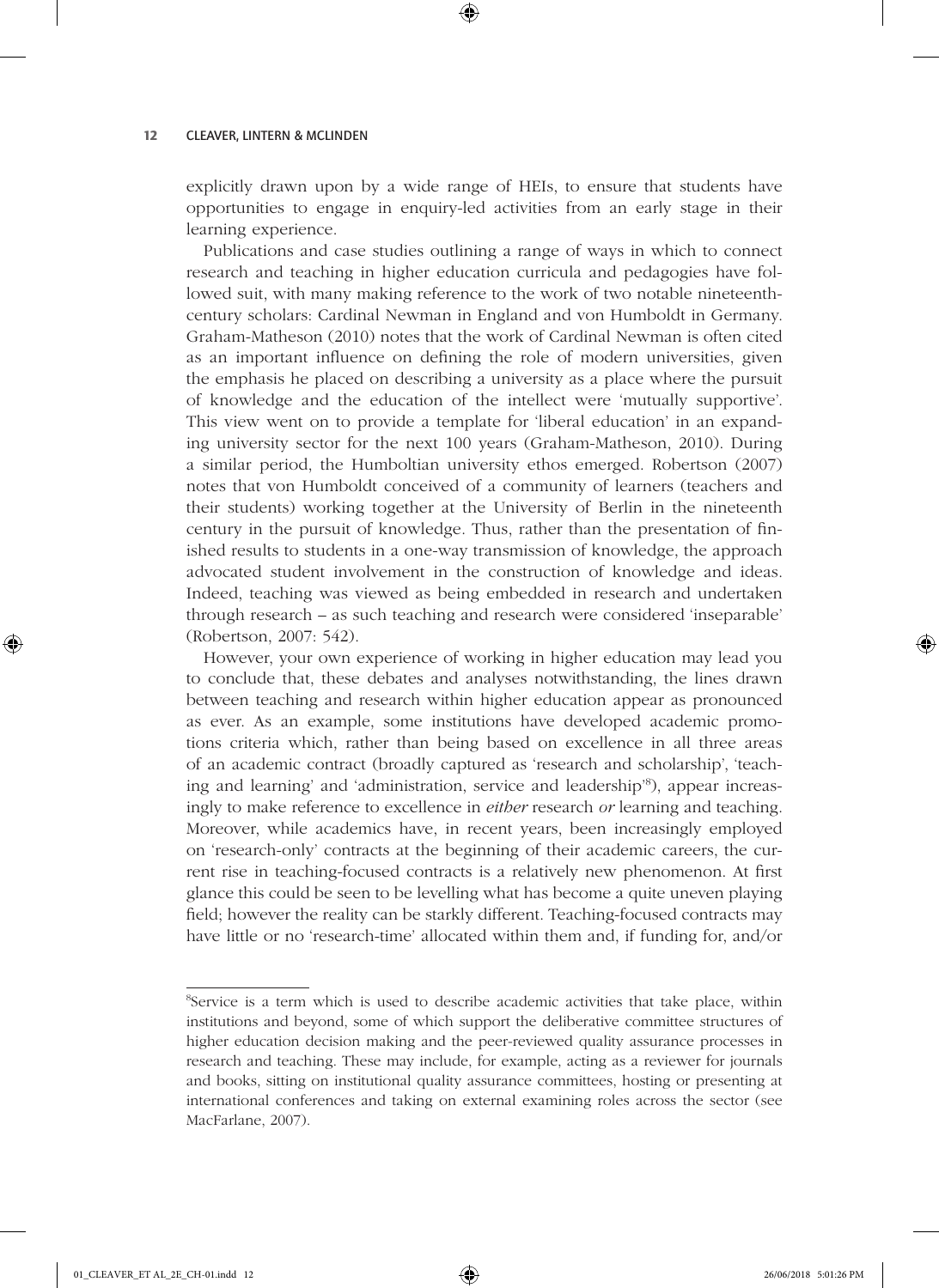publications from, pedagogic research are achieved, these are often viewed as less important or worthy than disciplinary research funding and outputs, particularly given the focus of past REF guidance outlined earlier in this chapter.

⊕

Nearly three decades on from the publication of Ernest Boyer's (1990) paper calling for a reshaping of the 'priorities of the professoriate' to allow for four complementary aspects of scholarship<sup>9</sup> to be valued in equal measure, to bring legitimacy to the full range of academic duties, divisions between research and teaching appear to be as widespread as ever before, (see e.g. Bienenstock et al., 2014; Strachan et al. 2012). In the UK, this division has remained, in spite of significant amounts of public finance invested in connecting research and teaching in recent decades. For example, £40 million of government funding was released by the Higher Education Funding Council for England's (HEFCE) Teaching Quality Enhancement Fund (TQEF) in 2006 to provide support for the development of teaching that was informed and enriched by research, and research-informed teaching environments. A further example, is the Economic and Social Research Council's Teaching and Learning Research Programme (TLRP), a £30 million UKwide initiative funded by HEFCE and a range of government departments across England, Wales and Northern Ireland, which ran from 1999 to September 2009. Blackmore (2016a: 24) contends that this is because UK policy developments have merely acted to bolster such divisions, with UK Government systems for funding, managing and evaluating research and teaching remaining 'entirely separate and dealt with by unconnected bodies'. The parallel and perhaps resultant 'prestige economy' (Blackmore, 2016b) that has grown up in institutions – where research appears to hold the highest prestige or value of all academic activities – can lead to institutions failing to invest in structural as well as cultural connections between research and teaching.

Concern about these continuing divisions was recently voiced in a UK Government White Paper which argued that 'for too long, teaching has been the poor cousin of research. Skewed incentives have led to a progressive decline in the relative status of teaching as an activity' (Department for Business, Innovation and Skills, 2016: p 12). The independent review of the UK's research audit mechanism, the Research Excellence Framework (REF), further warned that initiatives designed to promote excellence through the REF and the TEF should be wary of causing 'the reintroduction of a binary divide' (Stern Review, 2016: 31). In England, where participation in the TEF is now an expectation for institutions who wish to register as an approved institution with the Office for Students (and therefore be able to access income for teaching through public funding, student loans or Tier  $4$  sponsor licences<sup>10</sup>), and where REF scores

<sup>9</sup> The scholarships of discovery (undertaking inquiry and investigation); integration (making connections and illuminating); application (problem solving and facilitating change); and teaching (continuously examining pedagogical procedures) (Boyer, 1990: 16–25).

<sup>&</sup>lt;sup>10</sup>Tier 4 sponsor licences are required if HEIs in the UK wish to enrol students from outside the European Economic Area (EEA).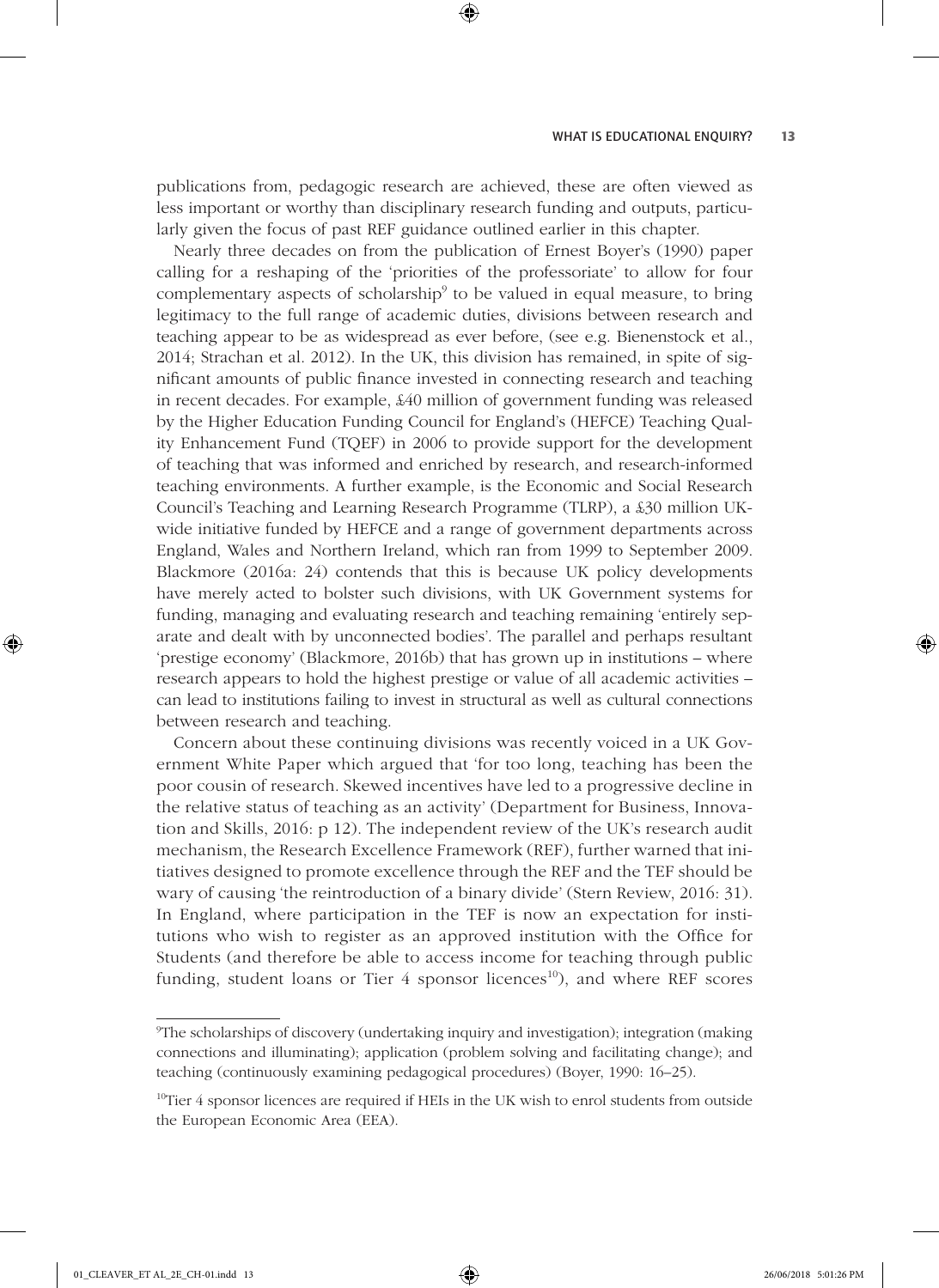already directly link to the level of funding received for research, the implications of these two measures on the business of running a university cannot be underestimated. The need for them to be complementary rather than in conflict has never been more important.

 $\textcircled{\scriptsize{*}}$ 

#### The research–teaching nexus

Notwithstanding our recognition of the continuing perceptual and real separation of research and teaching, a positive legacy of funding streams such as the TQEF and the TLRP was a focused consideration of the relationship between teaching and research. Ideas around this relationship, that might have otherwise remained internal conversations within the educational development community, were openly debated, applied and critiqued. This bringing together or connecting of research and teaching strands of higher education activity is now commonly referred to as the 'research– teaching nexus', a term originally attributed to Neumann<sup>11</sup> (1992, 1994). The concepts underpinning this nexus have been debated, developed and refined (see e.g. Brew, 2006) and have been more recently examined in relation to particular disciplinary activities (see e.g. Spronken-Smith & Walker, 2010), ontological and epistemological perspectives (see e.g. Robertson, 2007) and international settings (see e.g. Jusoha & Abidi, 2010).

One notable example of work in this area is a typology developed by Griffiths (2004) to explore what is meant by 'linking teaching and research'. Griffith's typology describes four main categories that illustrate different relationships between teaching and research:

- Teaching can be 'research-led' with curriculum structured around subject content directly based on the disciplinary interest of teaching staff. Here the emphasis tends to be on understanding research findings rather than research processes.
- Teaching can be 'research-oriented' with the curriculum placing as much emphasis on understanding the processes by which knowledge is produced, as on learning what knowledge is in a particular discipline.
- Teaching can be 'research-based' with the curriculum mainly designed around activities that are enquiry-led with students finding things out for themselves, alone or in groups.
- Teaching can be 'research-informed' with staff and students undertaking systematic enquiry into the teaching and learning process itself to achieve the best outcomes for students' learning (Griffiths, 2004).

This latter category of 'research-informed' is informed by Boyer's (1990) articulation of the 'scholarship of teaching' which describes the process by which

♠

<sup>11</sup>Interestingly Neumann talks about the 'teaching-research nexus'; a subtle but different emphasis!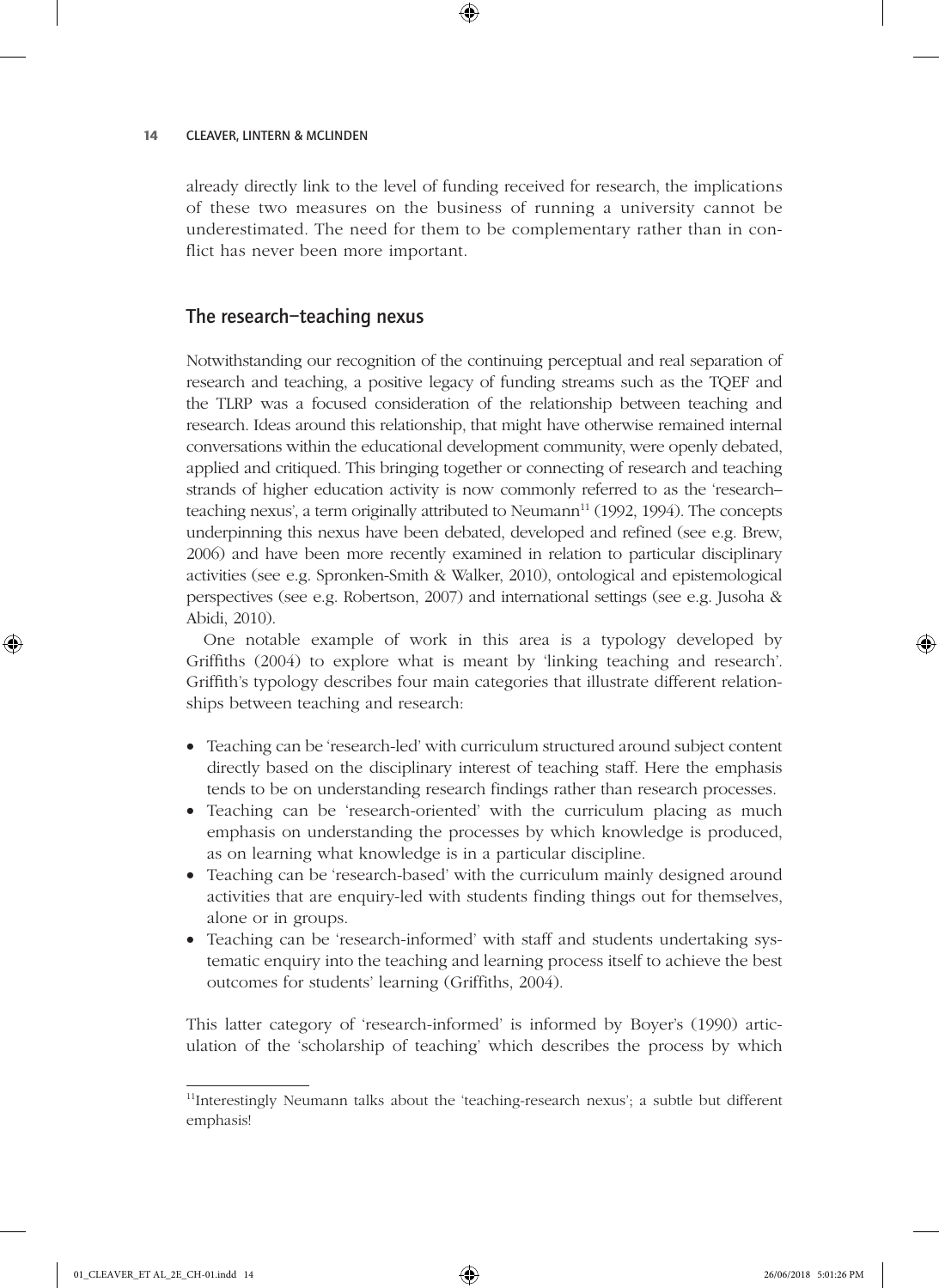academics engage in broader debates about what makes for effective teaching and in understanding their own role in facilitating and engaging students in effective learning. Healey (2005) replaces the broader notion of 'research-informed teaching' with that of *research-tutored*, in an adapted version of the typology, thereby adding in a form of learning that is focused on students writing and discussing essays and papers. Healey captures the type of 'nexus' that results from each of these relationships along two axes, one of which shows a continuum from an emphasis on 'research content' to an emphasis on 'research processes and problems', and the other from approaches that are considered to be 'student-focused' to those that are 'teacher-focused' (see Figure 1.1). As Healey (2005) notes, many learning and teaching activities involve a mixture of these four approaches; the particular blend is very much dependent on the context in which teaching and learning take place.

⊕

It has been argued that the unidirectional relationship (i.e. from research to teaching) that all the quadrants of this model imply in fact does little to rebalance the relative status of research and teaching within academic communities (Cleaver, 2014 and 2015). Indeed, one recent article by Harland (2016) reverses the direction of travel, arguing the case for 'teaching-led research', where programmes of study directly and positively influence research activities. This notwithstanding, we introduce this typology here as it helps us to begin our exploration as to why *educational enquiry* is useful to us as a term. At the heart of the relationship between research and teaching, located in the top right-hand quadrant of Figure 1.1 (Research and Teaching which is 'Research-based') is the concept of learning that is led through *enquiry*. Further support for this comes

| <b>STUDENTS AS PARTICIPANTS</b> |
|---------------------------------|
|                                 |

|                                                         | Research-tutored<br>Curriculum<br>emphasises<br>learning focused on<br>students writing and<br>discussing essays<br>and papers | Research-based<br>Curriculum<br>emphasises<br>students undertaking<br>inguiry-based<br>learning                              | <b>EMPHASIS ON</b><br><b>RESEARCH</b><br><b>PROCESS AND</b><br><b>PROBLEMS</b> |
|---------------------------------------------------------|--------------------------------------------------------------------------------------------------------------------------------|------------------------------------------------------------------------------------------------------------------------------|--------------------------------------------------------------------------------|
| <b>EMPHASIS ON</b><br><b>RESEARCH</b><br><b>CONTENT</b> | Research-led<br>Curriculum is<br>structured<br>around teaching<br>current subject<br>content                                   | <b>Research-oriented</b><br>Curriculum<br>emphasises<br>teaching processes<br>of knowledge<br>construction in<br>the subject |                                                                                |

#### **TEACHER-FOCUSED AUDIENCE AS STUDENTS**

**Figure 1.1** Curriculum design and the research–teaching nexus (adapted from Healey, 2005)

01\_CLEAVER\_ET AL\_2E\_CH-01.indd 15 26/06/2018 5:01:26 PM

♠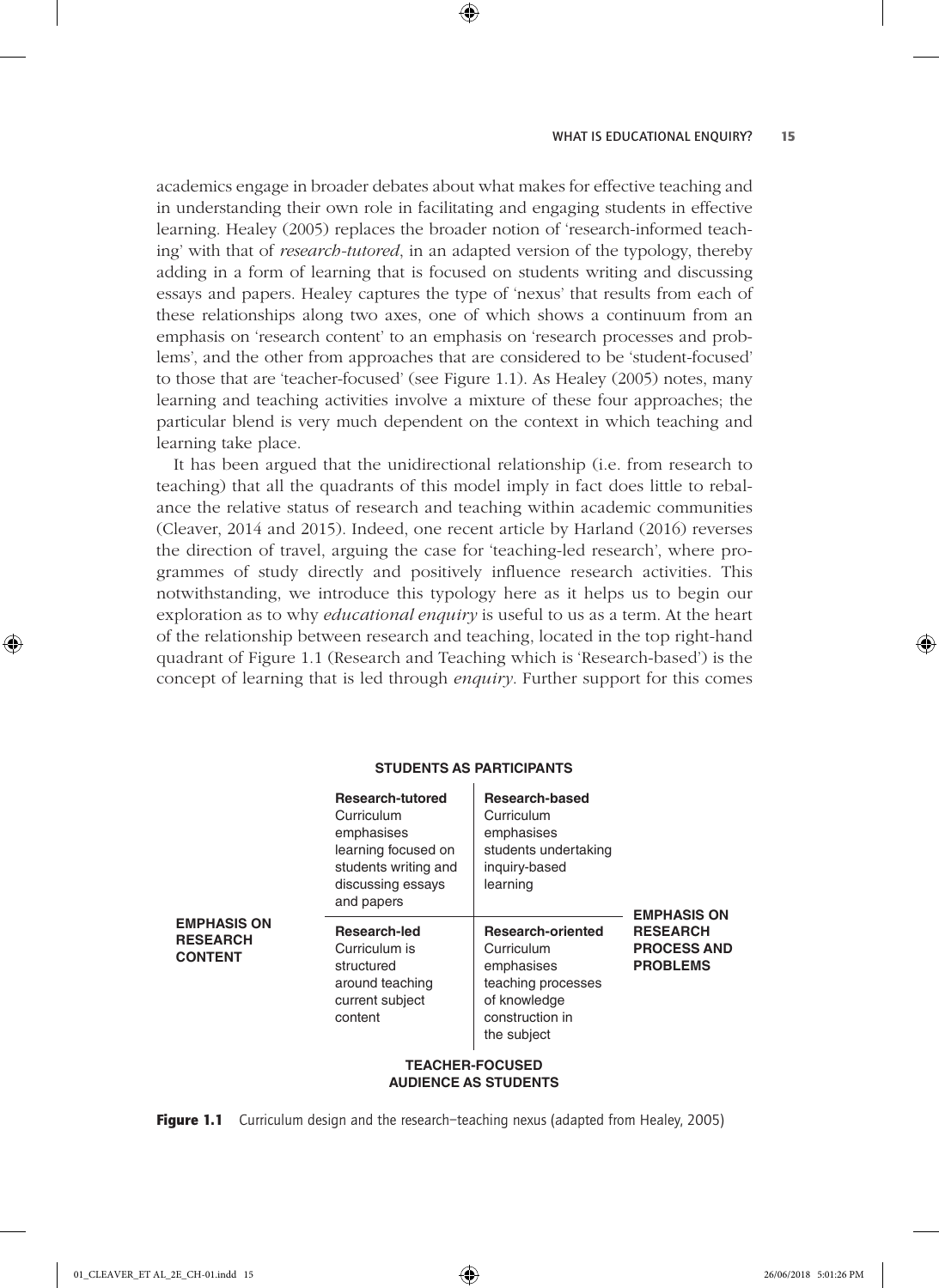from Barnett (2005), who notes that the conclusion of many writers (see Elton, 2005; Brew, 2001) is that teaching and research are more likely to be closely linked when both teaching and learning are 'enquiry-led' and 'enquiry-based'. Indeed, citing the work of Brew and Boud (1995), Barnett argues that the common feature of both research and teaching 'is that they are both acts of learning … in as much as learning can be a form of enquiry' (2005: 100).

 $\textcircled{\scriptsize{*}}$ 

#### Enquiry as the act of seeking

Taking this line of argument forward, and drawing on the work of Rowland (2006), we find it useful to conceptualise enquiry as the act of 'seeking'. This resonates well with the process of research with which many of us are familiar; that is, seeking out information through a process of structured or disciplined enquiry in order to address a particular research hypothesis, question or issue. The association between 'seeking' and teaching may not prove quite so apparent; particularly if the commonly held view of teaching in your institution or discipline can appear to prioritise the transmission of information and fact. Yet, if we recognise that 'the most important task of the teacher is to develop an atmosphere or an attitude in which students *seek*, to build and understand knowledge' (Rowland, 2006: 109 – our emphasis) then the connection becomes clearer. The 'seeking' described here is a process that supports students to learn, practise and apply the skills of higher-order thinking and critical enquiry which form the bedrock of academic work in higher education settings.

However, we fundamentally believe that the use of critical enquiry (or the act of 'seeking') should extend beyond being the mode (enquiry-based learning) or content (learning about enquiry approaches) of our teaching. It has the potential to transform our broader academic practice and it is to a discussion of such activities – *educational enquiry* in practice – that we now turn.

#### Using our skills of enquiry to enhance our learning and teaching

#### Scholarship reconsidered?

As we mentioned earlier, Boyer's report, *Scholarship Reconsidered: Priorities of the Professoriate* (1990), called for equal standing and recognition to be given to *the scholarship of teaching* in a higher education sector that had become dominated by research agendas. Conceptualised in this way, teaching should not to be seen as a routine function, but as a process in which '[p]edagogical procedures must be carefully planned, continuously examined, and relate directly to the subject taught … good teaching means that faculty, as scholars, are also learners' (pp. 24–5). Importantly, Boyer indicates that it is not just the level or type of teaching that we undertake in higher education that differentiates us from

♠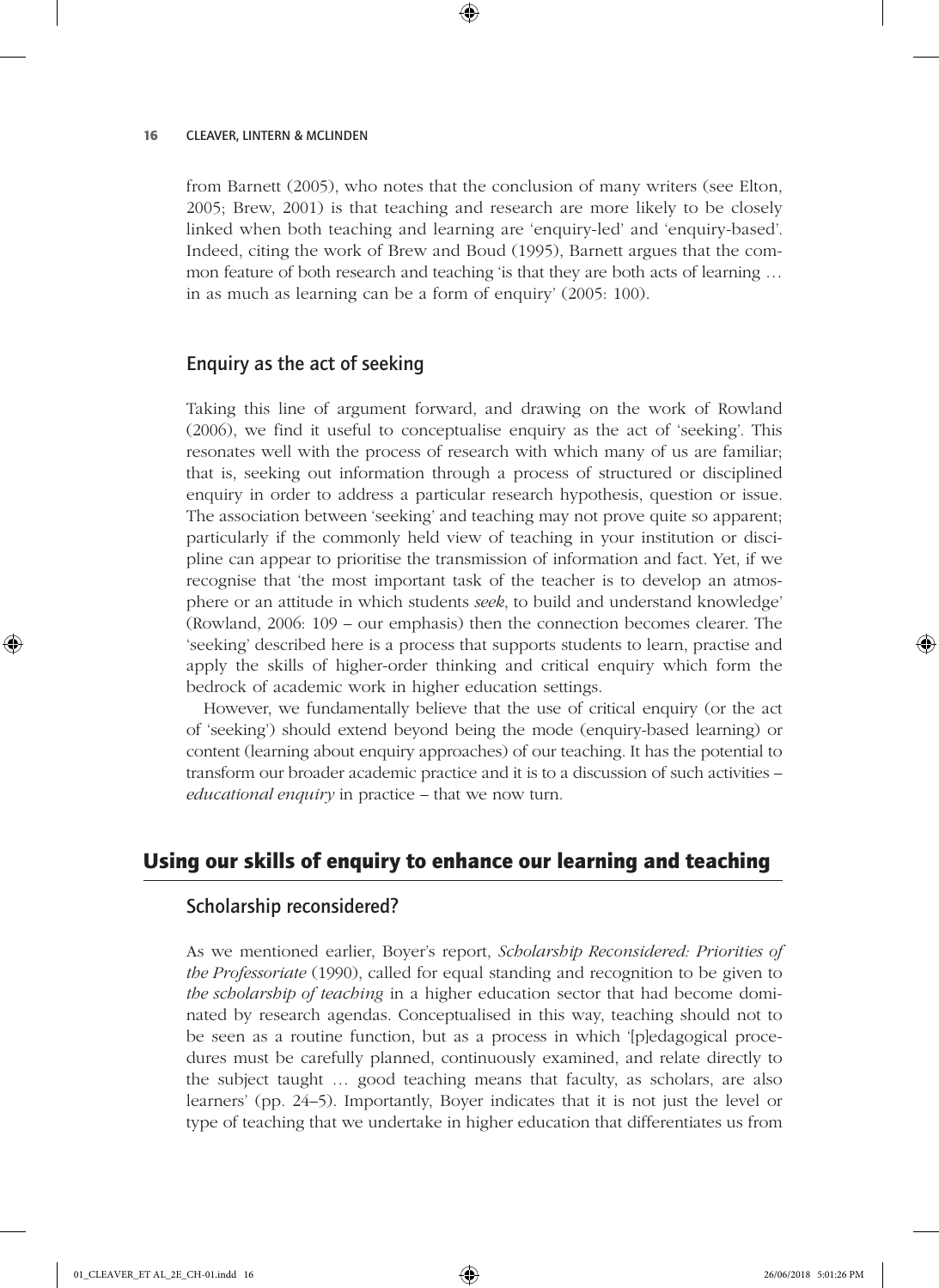other educators. It is the fact that as a group we can apply our skills of higherorder thinking and critical enquiry to our own teaching design and practice: the scholarship of teaching.

⊕

Taking these ideas forward, the Scholarship of Teaching and Learning (SoTL) movement, broadly recognised as being introduced by Hutchings and Shulman (1999), has grown in scope and influence over the last decade. Its basic tenet is that, through employing our academic skills, we can move beyond the synthesis of the latest thinking and practices within our disciplines or area of practice, to actively enter into and lead debates about appropriate modes of teaching and good practice in facilitating student learning. Key to this movement is an emphasis on making any work we do 'community property' (Shulman, 1993) so that we can use and build on one another's work in the same way as our research activities build and flourish in our academic communities.

While there is no one clear definition of the SoTL, and the methods and approaches that it encompasses remain the focus of continuing debate (Fanghanel et al., 2016), one exposition provides a useful staging post for this discussion. Healey (2003) argues that SoTL should encompass and comprise Boyer's first three types of scholarship: the scholarship of discovery (original and blue-skies research), the scholarship of integration (the synthesis of existing research to create new and interesting understandings and applications) and the scholarship of application (the use of evidence to change and improve practice in real-life settings). This conceptualisation helps us to move forward in our quest for an approach to the enhancement of teaching which draws upon academics' existing skills-sets, rather than seeing the skills associated with disciplinary teaching as discrete from those of disciplinary research.

However, it is worth pausing to note that 'scholarship', like SoTL, remains a much debated, fluid and contested concept. While this is not problematic in itself, Gill Nicholls (2005) makes clear the potential impact of a lack of common understanding in the conclusion to her book *The Challenge of Scholarship.*

To understand a term we need to know how it behaves in a wide range of circumstances. When we understand the term fully we can then use it to its full effect. The problem that has been identified … is that there is no understanding of scholarship … Without a clear meaning, explaining the actions of a scholar is impossible. (Nicholls, 2005: 140)

We are therefore left with the understanding that scholarship (as a concept, and an associated set of activities) may appear meaningless (and undervalued?), if it is not fully understood and valued. A clear problem with the need for contextualised understanding, as Nicholls (2005) rightly states, is that scholarship, in being so defined, may be in danger of becoming a mere checklist, or too narrow in definition. One notable example of this process in action, which we introduced earlier in the chapter, is the way in which scholarship has become associated with a narrowly defined set of academic outputs as part of the UK's 2014 Research Excellence Framework (REF):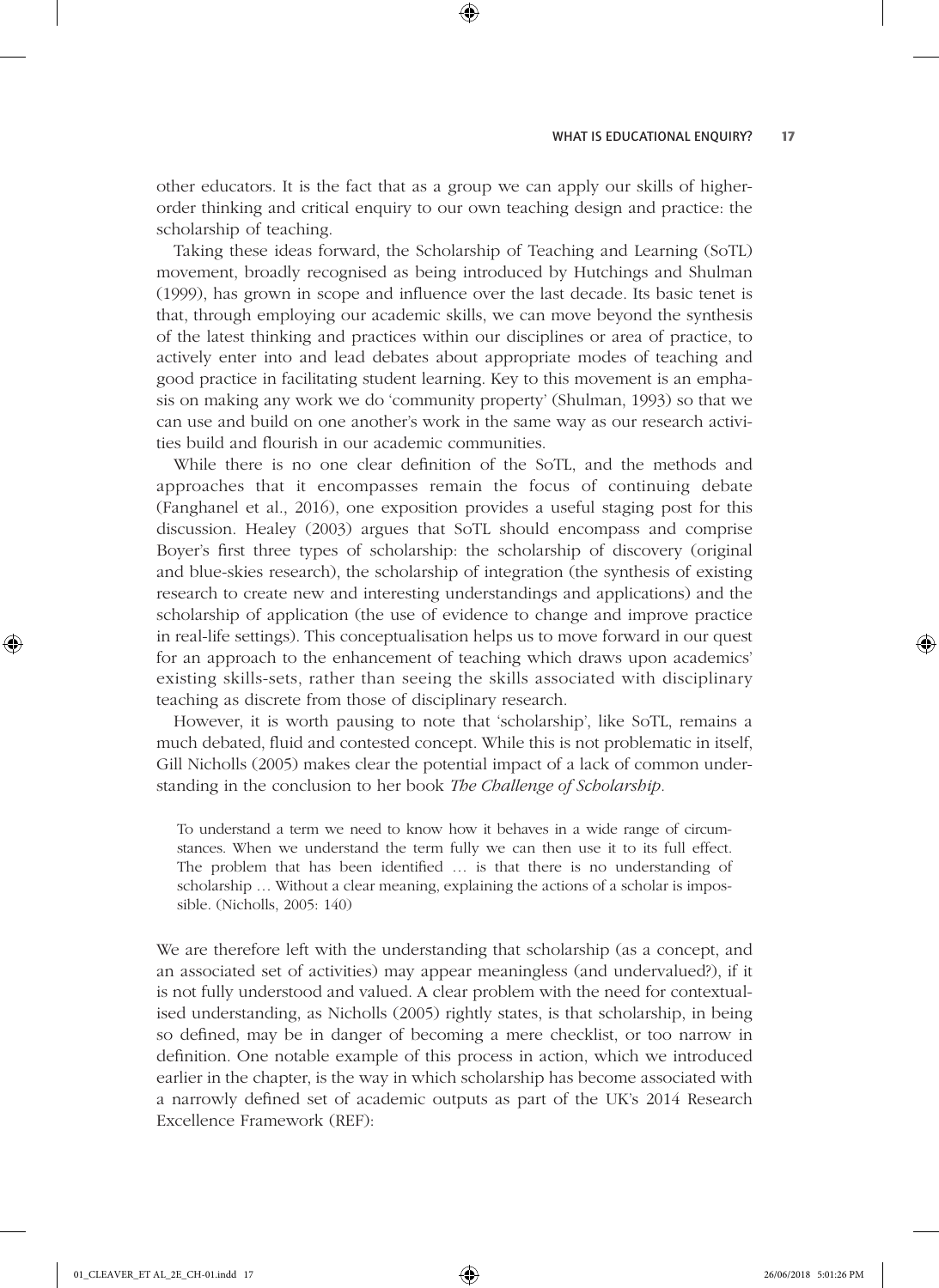the creation, development and maintenance of the intellectual infrastructure of subjects and disciplines, in forms such as dictionaries, scholarly editions, catalogues and contributions to major research databases. (REF, 2011: 71)

⊕

Furthermore, as discussed earlier, the very outputs of SoTL are often nonreturnable to the REF. In the academic 'prestige economy' (Blackmore, 2016b) this has clear implications for which activities are likely to be supported in certain institutions.

With this in mind, we argue that the continuing lack of a common definition of 'scholarship' and the ensuing contextual definitions (significantly impacted on in the UK by REF and other policy outcomes) can act to undermine the value that SoTL activities are given in the UK sector. Our experience (and wider discussions in the sector) indicates that such activity continues to be valued in certain institutional settings only insofar as there is time to undertake it when other more valued duties are complete. Indeed, 'the urgent need within the [academic] community to collectively reconsider the term "scholarship" and to take back control of the definition' identified by Nicholls (2005: 7) appears to remain outstanding. One recent attempt at doing this, focusing on practice in research-intensive institutions, argues for the promotion and valuing of 'strength-based scholarship' that ensures that academics can make 'an impact in their field … in a way which is appropriate for their particular context' (Fung and Gordon, 2016: 42).

This notwithstanding, we sincerely hope that as TEF develops and moves forward in the UK, the impetus and rewards for engaging in such activities will grow; an area that we explore more fully in the final chapter of this text. However, in order to provide the foundations for this growth, and in light of the ongoing complications and contestations associated with the term scholarship (and particular SoTL) we propose alternative terminology that we believe can help take this agenda forward.

#### Defining educational enquiry

Earlier in the chapter we explored the links between the terms 'enquiry' and 'seeking' in relation to student learning, and, drawing on the work of Rowland (2006), considered the role of the teacher in developing an atmosphere in which students can seek information and create understanding through adopting an enquiry-based approach to learning. The discussion of SoTL highlights the importance of teachers in higher education adopting a similar approach in relation to their own practice. This, in turn, gives rise to the notion of *educational enquiry* which, for the purposes of this text, we define as:

a vehicle by which you, as an academic can seek to gather, analyse and produce information, through a process of structured or disciplined enquiry, to address a particular hypothesis, question or issue associated with your teaching and learning activities.

01\_CLEAVER\_ET AL\_2E\_CH-01.indd 18 26/06/2018 5:01:26 PM

⊕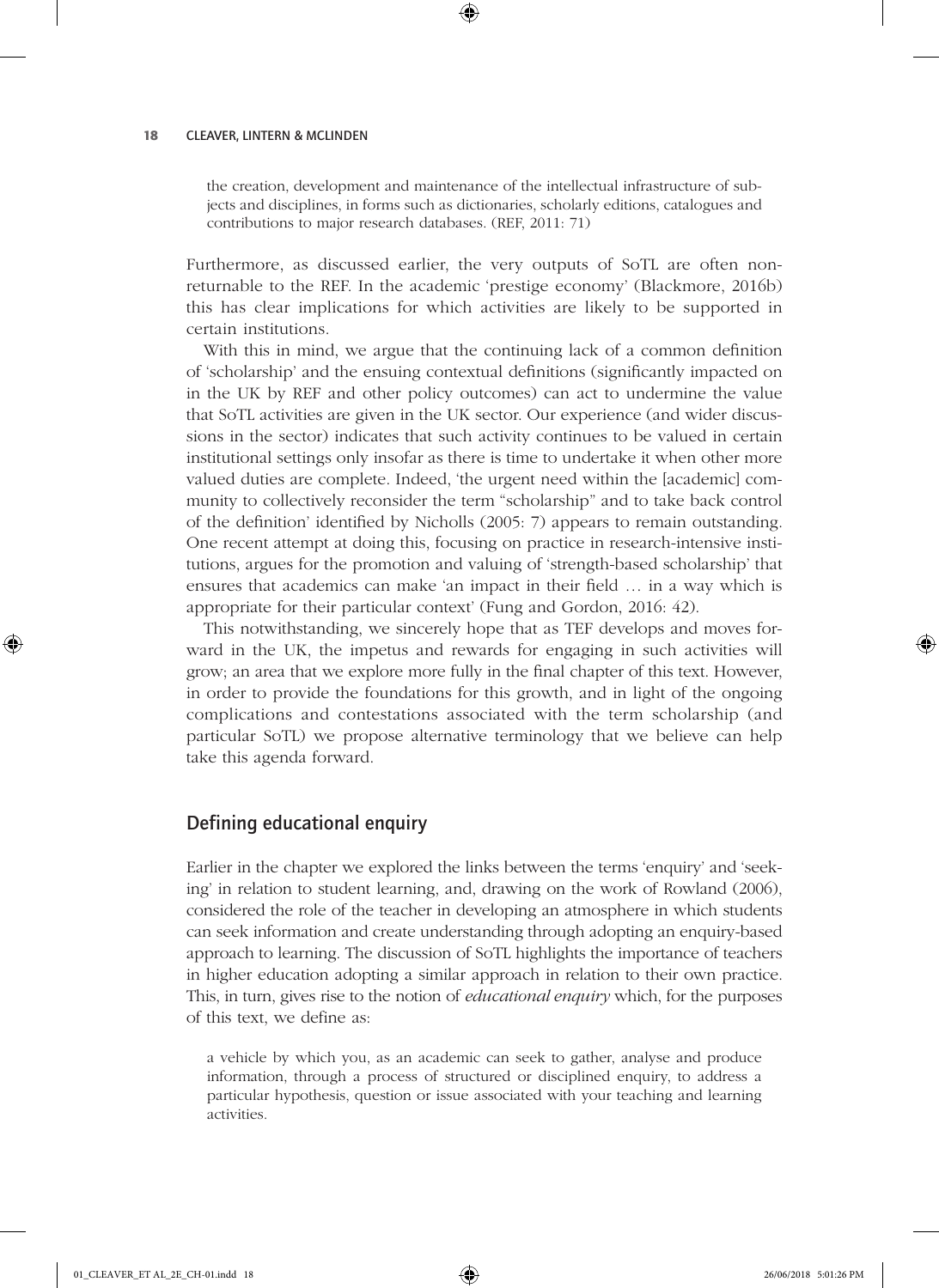Adopting such an approach allows you to draw on and build evidence from which to reflect on, inform and enhance your teaching practice and, where relevant, to share with others through the normal channels of academic discussion and dissemination (blogs, podcasts, meetings, conferences, books and journal articles). Through knowing how to engage in the process of educational enquiry, you will further be equipped to provide evidence for, and to enter into and lead, debates about teaching and learning practices within your departments, faculties, disciplines and areas of practice. We also believe that this is key to defining what is 'higher' about the higher education we offer: ensuring that we are not only at the cutting edge of researching and defining *what* we teach, but also *how and why* we teach in the ways we do.

⊕

#### Are we all social scientists now?

As with any form of enquiry, you will need to have a set of skills, understandings and knowledge to move forward. For many academics in the UK, the skills of educational enquiry are first encountered and explored in programmes of study for new staff in higher education teaching (known variously as PGCerts in Learning and Teaching in Higher Education or Academic Practice). Yet, as indicated earlier in this chapter, such programmes (and other continuing professional development initiatives) often rest on the assumption that academics will study, assimilate and adopt a 'social-scientific' approach to undertaking educational enquiry. For those of you from almost any subject area other than education itself, it is highly probable that this will confront you with unfamiliar paradigms, language, research approaches and methods, and perhaps also may challenge your understandings of 'validity'. Prosser et al. (2006) in a study of UK PGCerts, confirmed that the needs and approaches of different disciplines were not writ large in programmes at the time. Indeed, one of our chapter authors, Rebecca O'Loughlin, has identified that academics within her own discipline can experience difficulties in engaging with educational research 'because of the[ir] differing research paradigms: empirical (educational research) and theoretical/discursive (theology and religious studies)' (2008: 69). These arguments have been revisited more recently by Chick (2013), Grauerholz and Main (2013) and Poole (2013) in an edited volume *The Scholarship of Teaching and Learning in and across the Disciplines* (McKinney, 2013).

To put non-social-science academics at their ease, one of the key messages that educational developers regularly impart is that programme participants do not need to become 'experts' in education but simply to recognise and gain a basic understanding of the paradigms, approaches and methods used. This message however may go against the grain of everything that you have learnt so far in your career, where every qualification from your degree onwards has led further down the pathway of developing your expertise. To suddenly take a qualification in an area in which you are not expected to become 'expert' may leave you feeling

♠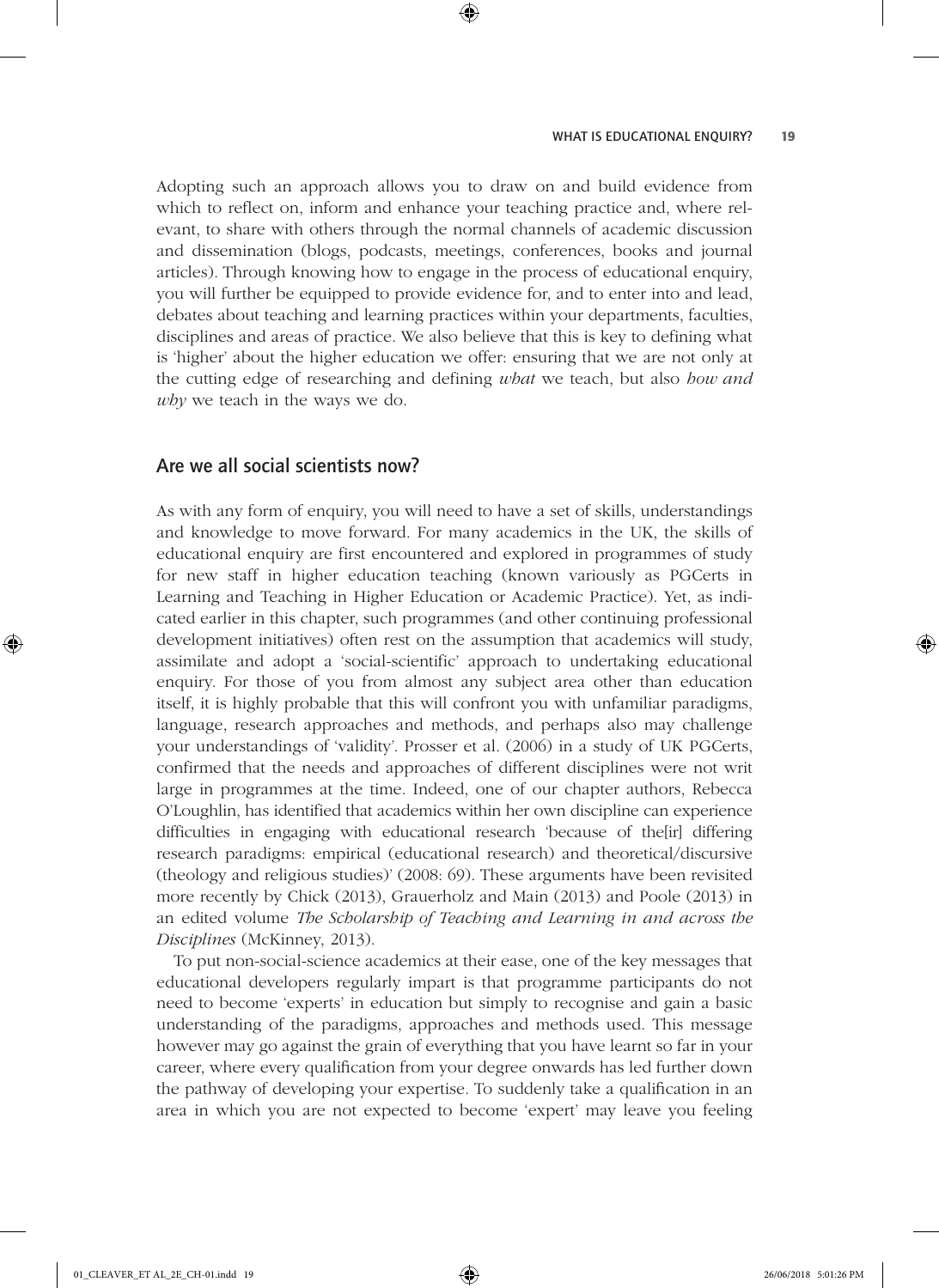uneasy. Indeed, it could be argued that to suggest that such a qualification can be gained without an element of expertise somewhat undermines its value and may further compound some existing views of social science disciplines. From our own experience, the various circumstances described above may leave you and academic colleagues struggling to make connections between the requirements of a new and possibly alien field of study and any potential beneficial transfer to, and impact on, your teaching and your students' learning in your own disciplinary context.

⊕

#### The importance of the discipline

How then can we best support you to engage with educational enquiry which is meaningful and helpful, and through which real advances in teaching and learning can be made? Our starting point is your own starting point: your discipline.

We recognise that like most academics working in HE the disciplinary context is where you are likely to have undergone most, if not all, of your formative education and learned the basics of your academic role: *what* you research and teach, as well as *how* you research and teach. Disciplinary starting points not only appeal at the personal level; they additionally chime with the important role of disciplinary communities in contesting, growing and expanding our knowledge and associated 'ways of thinking and practising' (Hounsell & Entwhistle, 2005) that emanate from disciplinary 'epistemic cultures'12 (Knorr-Cetina, 1999).

In relation to teaching, a body of work on 'signature pedagogies' – a term first coined by Lee Shulman (2005; see also Chick et al., 2012; Gurung et al., 2009) – is helpful in providing key insights into the ways in which modes of teaching and learning can emanate from our disciplines, as much as our research methodologies and our disciplinary knowledge can (see also Cleaver & Wills, 2017). Other studies have considered how disciplines teach and develop ways of thinking and understanding (Donald, 2002; King et al., 2012; Meyer & Land, 2003; Pace & Middendorf, 2004) and ways of communicating and writing (Berkenkotter & Huckin, 1995; Elton, 2009). As such, there has been a recognition of the need to remain cognisant of our disciplinary contexts in all aspects of our teaching practice (Huber, 2006; Huber & Morreale, 2002a, 2002b; Kreber, 2009; McKinney, 2013; Potter, 2008).

Given the many disciplinary starting points, identities and cultures that you and your colleagues set out from, we agree with Shulman (2004) that education can be a truly broad field of study in which 'the perspectives and procedures of many disciplines can be brought to bear' (p. 279, cited in Potter, 2008). As Huber states (citing Grauerholz & Main, 2013) it is important to 'free the scholarship of

⊕

<sup>&</sup>lt;sup>12</sup>The term epistemic describes the particular understandings and perceptions of what 'knowledge' is, how it is created and how it is best communicated within a particular disciplinary setting.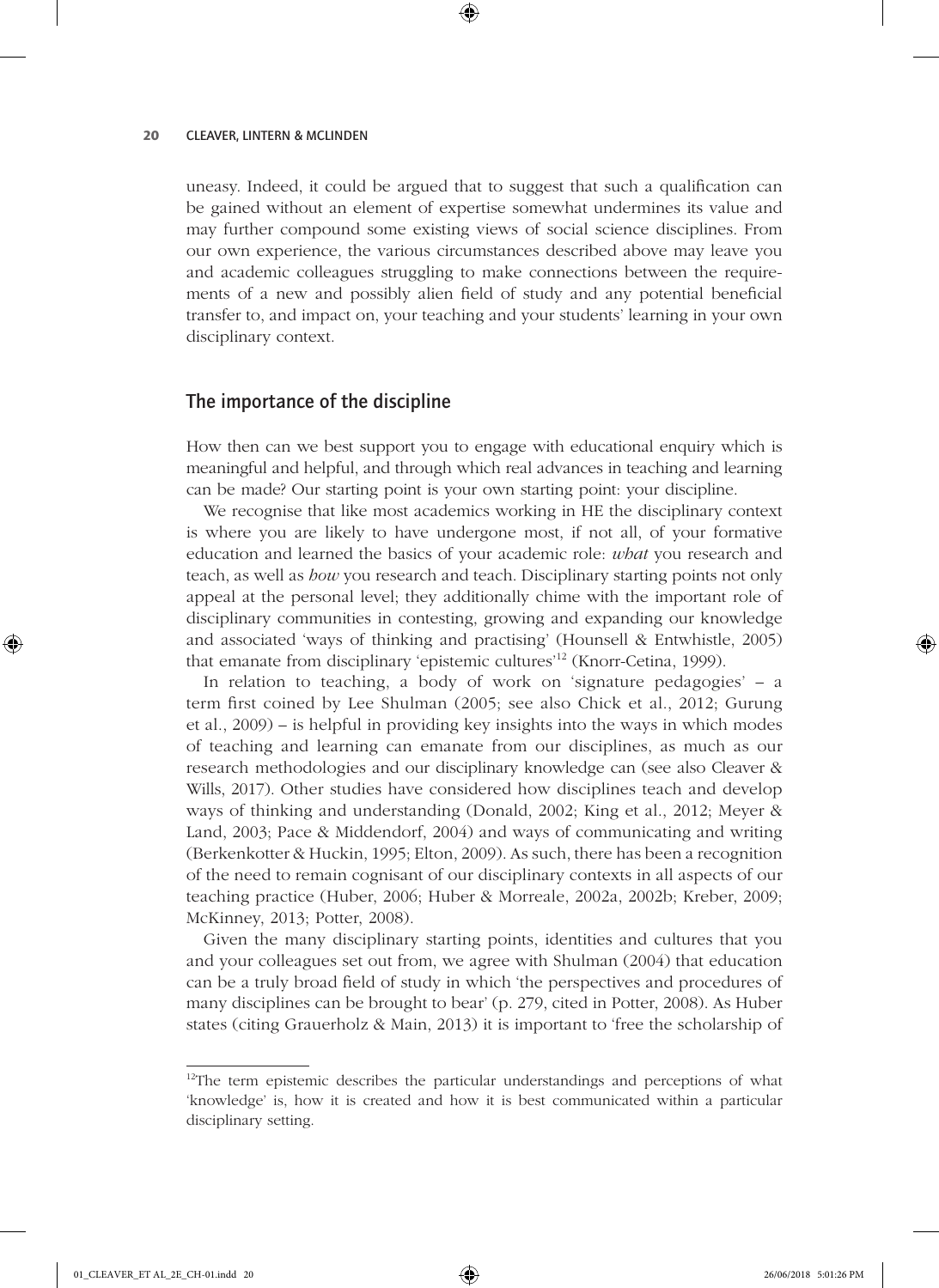teaching and learning from inappropriate methodological expectations' (Huber, 2013: xii). We believe that this will not only be of benefit for the disciplines in which academics sit, but will reap rewards for the field of education more broadly.

⊕

In inviting you to adopt this approach and to engage in *disciplinary approaches to educational enquiry* we encourage you to look beyond the boundaries of some of the current dominant methods in educational research and utilise your disciplinary knowledge, understandings and ways of thinking and practising to improve not just the content of your teaching, but also its approach, design and delivery. In doing this, we form part of a growing body of academics who challenge the popular contention that the static and dated nature of academic disciplines means they are unable to deal with 'real world' twenty-first-century problems. Ultimately, if we recognise disciplines as dynamic and infinite with fluid and porous boundaries, constantly redefining themselves through a process of continuous innovation in the pursuit of new knowledge (Repko, 2012) then, while they remain specialised and distinctive in many ways, they can also be understood as broad and ever changing. Moreover, they form interconnecting and interacting 'nodes in a remarkably vibrant web of scholarship' (Jacobs, 2013: 224). As academics who have engaged in work on the edges of a number of disciplines, we can personally testify to their porous, dynamic and constantly evolving nature. It is this recognition of the ability of disciplines to flex that provides us with the confidence to encourage you to employ and extend the enquiry methods of your discipline to enhance your learning and teaching.

#### Concluding thoughts

We hope this introductory chapter has inspired you to continue to read the rest of this text and to reflect on and develop ways to adapt and use your current disciplinary research expertise for the benefit of enhancing your own and colleagues' learning and teaching practice. One caveat applies, however. Disciplinary modes of enquiry will, of course, have their limitations. Jacobs's (2013) analogy of the 'vibrant web of scholarship' holds true here, and we encourage you to explore the opportunities that taking a disciplinary approach to education enquiry can afford, while recognising any inherent limitations. Through building a strong understanding of what your disciplinary approach can offer, in the context of the wider web of other disciplinary offerings, you will be in a strong position to enter into multi- or interdisciplinary educational enquiry either through the extension of your own enquiry skills and understandings, or through working with others from different disciplinary contexts.

As with any form of enquiry, a key starting point is a consideration of existing understandings and knowledge. Given that social science-based approaches and methods form the backbone of a significant proportion of existing enquiry into learning and teaching within HE, we begin the book with an accessible

♠